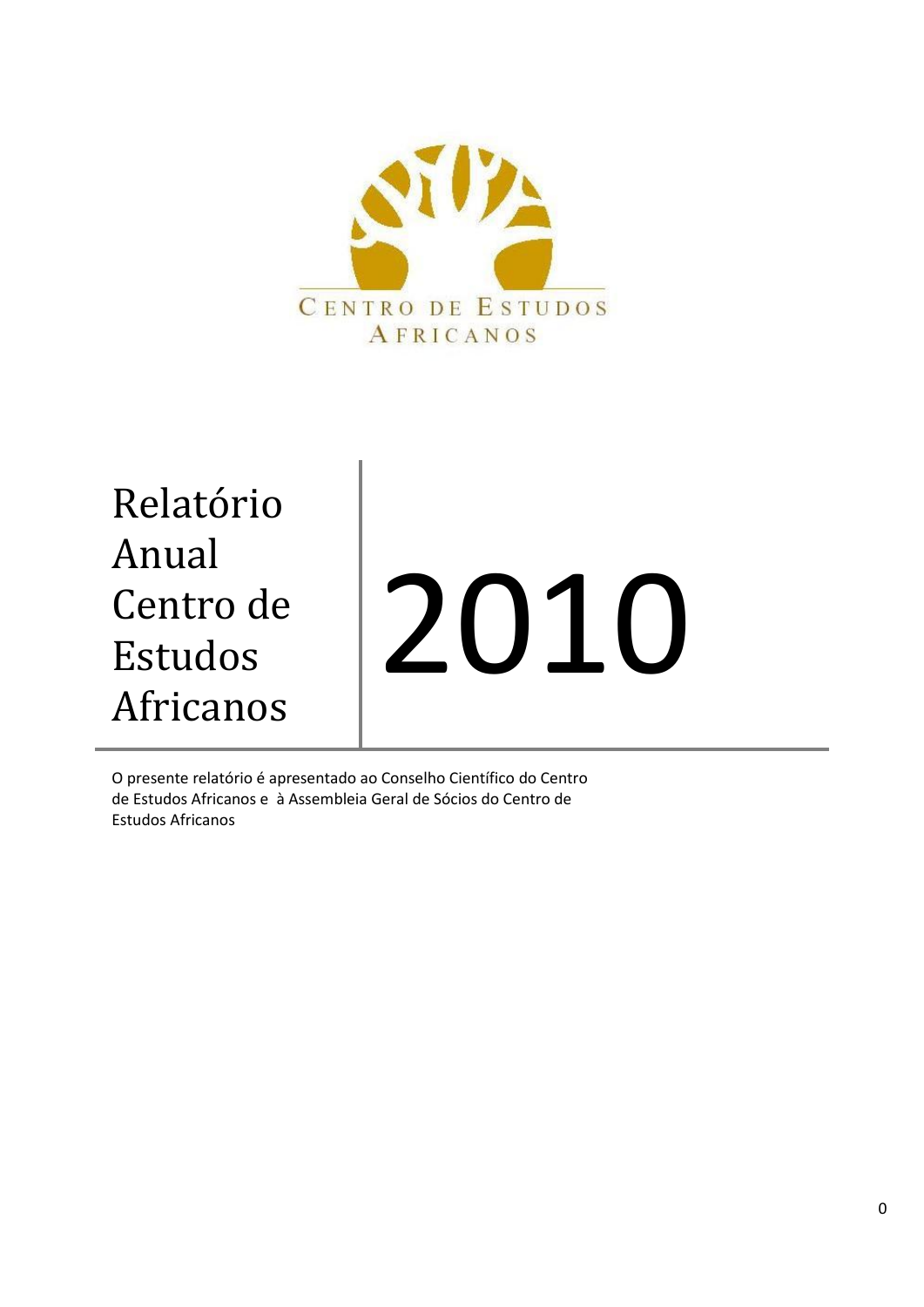### **OBJECTIVES AND ACHIEVEMENTS**

### **Unit Description**

Legally, the CEA-IUL is a non-profit association that includes the Research and Development unit (Unidade I&D) of the same name, since May 2010 called CEA-IUL following its integration in the ISCTE-IUL (Instituto Universitário de Lisboa). CEA-IUL is organised according to the internal rules of the ISCTE-IUL (DL 95/2009) that follows the rules stipulated by the Foundation for Science and Technology of the Ministry of Science, Technology, and Higher Education. The association CEA includes the following directive bodies: Board, Presidency of the Assembly and Fiscal Control Commission, elected every two years by the general assembly of the associates. The R&D Unit is directed by a director, nominated by the ISCTE-IUL dean, and two sub-directors. It includes a scientific council of three researchers directed elected by the group of researchers of the unit, plus the director. The Scientific Council role is to watch over the scientific orientation and quality of all activities. CEA-IUL presently has six hired full-time researchers (associate researchers) and eight post-doc researchers. The hosting conditions of the CEA-IUL include its infrastructures and administrative services. The centre is located at the ISCTE and has access to ISCTE-IUL databases and library services. Among diverse research support activities the most important one is the African Studies Central Library, funded by the FCT with a complementary fund of the Calouste Gulbenkian Fundation, supported by ISCTE-IUL's librarian services. CEA-IUL has a multi-annual funding program that has been partially used to support scientific events (conferences, seminars), researcher's participation in international meetings, field missions in Africa, and publications. CEA-IUL publishes, on a regular basis, the *Occasional Paper Series* (online, since 2005) and the scientific journal *Cadernos de Estudos Africanos*. In 2010 launched the monographic collection *Africa em Perspectiva* and has an agreement with Kingston Publishers (United Kingdom) to publish the *African Vistas* collection. More information about the CEA-IUL can be found at its website: [www.cea.iscte.pt](http://www.cea.iscte.pt/)

# **General Objectives**

The general objective of the CEA-IUL is to promote interdisciplinary studies in the social sciences on Sub-Saharan Africa as a whole, while paying special attention to the Lusophone African countries. This objective is pursued mainly through research, scientific meetings and publications, teaching, dissemination of relevant information about African affairs, and through international networks. CEA-IUL also offers consultant services on the domains of its specialty.

# *a) Research*

The projects conducted by CEA-IUL researchers comprise three main research lines plus a knowledge dissemination line:

- (1) States, Public Policies and International Regulation
- (2) Social and Cultural Dynamics
- (3) Globalisation, Economics and Development
- (4) DIKAS (library and publications).

CEA-IUL has currently 21 active research projects (12 of them lead by the CEA), involving more than 40 PhD holders, full-time or part-time; 37 of them have the status of integrated researchers.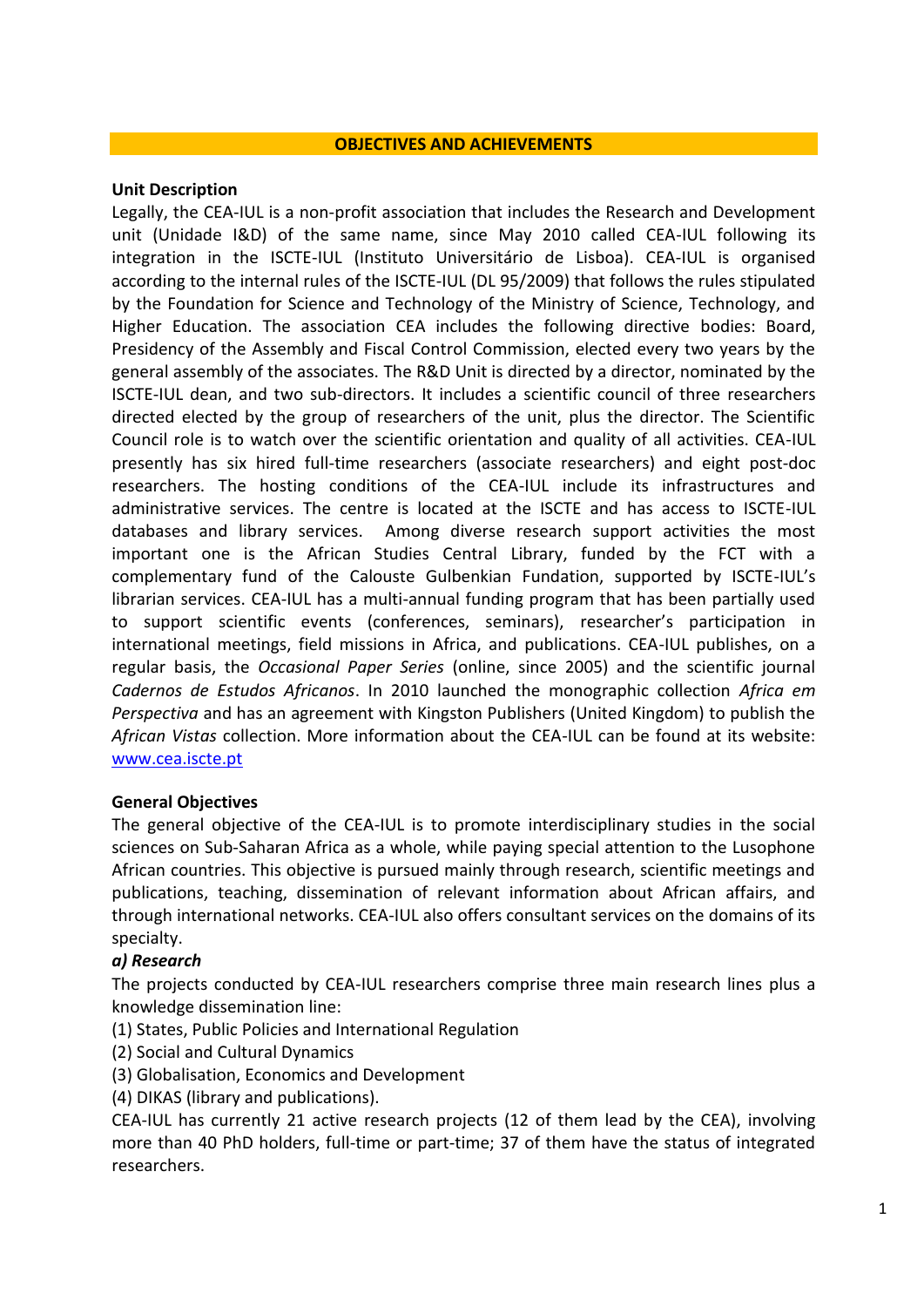# *b) Teaching*

The CEA-IUL is actively involved in postgraduate programs in African Studies and Development Studies. There is a close cooperation with the School of Sociology and Public Policies (ISCTE) through the MA and a PhD program on African Studies and with the School of Social and Human Sciences through the MA programs on Development, Local Diversities and Global Challenges; Social and Solidarity Economy; and Development and Global Health. In other universities, CEA-IUL cooperates with the Master program in African History (Department of History of Lisbon University). At the international level, CEA-IUL members collaborate with other European and African universities and research institutions.

# *c) Networking*

The CEA-IUL has developed connections with research centres, universities and individual researchers in Portugal, other European countries, Africa, Brazil, and in the US. Every project is constituted by an international team and supported by a formal agreement between the partners. CEA-IUL has research protocols with institutions both in Europe and Africa and is a member of several international networks. CEA-IUL is a founding member of the AEGIS - European African Studies association. Since 2006 CEA-IUL is member of the ABORNE (African Borderland Research Network), funded by the ESF. Nine running projects are lead by European I&D institutions.

# *d) Services*

A Services' Nucleus of the CEA-IUL is currently offering consultancy services to a number of institutions with the intention to expand its activities over the coming years. Main areas of activity include social and economic studies in Africa, evaluation and training

# *e) Publications and Library*

CEA manages the Central Library of African Studies in Portugal. The centre publishes, on a regular basis, the *Occasional Paper Series* and the scientific journal *Cadernos de Estudos Africanos*. In 2010 launched the monographic collection *Africa em Perspectiva* and has an agreement with Kingston Publishers (United Kingdom) to publish the *African Vistas* collection

# **Main Achievements during the year of 2010**

The core achievements in 2010 consisted in: **a) reorganization of research and activities lines at the CEA b) research projects c) the Central Library of African Studies (BCEA) d) organisation of scientific meetings and conferences e) international network of research**; **f) publications** and **g) teaching and consultancy.**

**a)** In 2010, CEA-IUL undertook a major reformulation of its research and activities lines. Three new lines integrate the research carried at this unit and a fourth one, DIKAS, integrates both the library activities and the publications, expressing the importance of knowledge dissemination at this centre.

**b)** CEA-IUL carried out or initiated 21 major projects (12 of them lead by the CEA), submitted to international evaluation, involving about 100 researchers. All these projects have international and interdisciplinary research teams and many of them international funding.

**c)** BCEA activities have increased both regarding book acquisition and indexation. In 2010 the indexation of the books acquired through the project of Re-equipamento Científico (FCT funding) was concluded, while the indexation of donated libraries keeps on. Home loans' records indicate that African studies books are either the most or the second most requested in the ISCTE-IUL library. The cultural program of the BCEA carried out several activities, including exhibitions (in April and in September).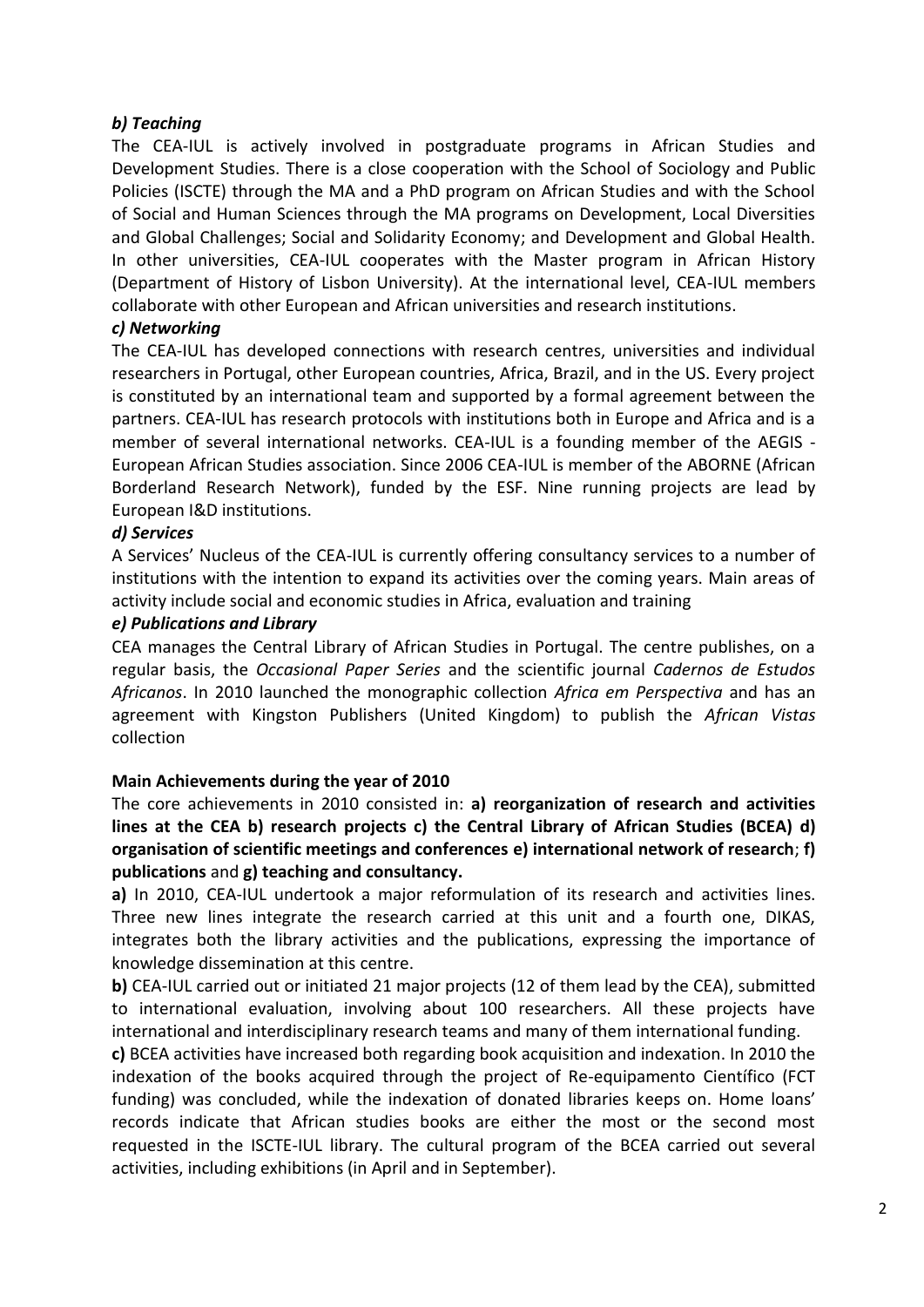**d)** CEA-IUL has actively promoted the organisation of international conferences and scientific meetings. The main conference, 7<sup>th</sup> Iberian Conference of African Studies, gathered in Lisbon 500 international researchers and was organised together with the CEAUP of Porto U. Other international conferences were on Education in Africa; Africa and the Sea; Home Space in Maputo; Tourism in Africa; Urban Health in Sub-Saharan Africa, Ventos de Mudança (with IPRI-UNL). Also, CEA promotes the a regular seminar on African Studies, receiving 10 international scholars in 2010. CEA has also organized the launching of several books and an international exhibition Rastafari na Lusolândia.

**e)** In 2010, CEA-IUL received international funding through projects where researchers participate in, namely from the U of Copenhagen, the ESF, the Volkswagen Foundation, the Centre d'Études des Mondes Africains/ANR, the French Ministry of Foreign Affairs, ESRC/DFID, the German Ministry of Education.

**f)** In 2010 CEA launched a new monographic collection Africa em Perspectiva, publishing two books. CEA maintains the scientific journal *Cadernos de Estudos Africanos*, having published in 2010 two thematic numbers. It also publishes a series of *Occasional Papers*. At the international level, it maintains a contract with Sean Kingston Publishers (Oxford) for a continuous edition program in English, becoming scientifically responsible for the series *African Vistas*, with independent international referees.

**g)** In 2010 over 30 project collaborators were preparing MA or PhD theses in the CEA-IUL and actively participated on the ongoing research activities. Nine post-doctoral researchers were working at the CEA-IUL during this period, three of them coming from the Africa Studies Centre in Barcelona. CEA-IUL also prepared several applications for international graduate teaching networks (namely Erasmus Mundus) and organized and conducted an international course for the Instituto de Estudos Superiores Militares (IESM) in September (third edition). In 2010, CEA conducted the Evaluation of the Portuguese Cooperation with Mozambique (for the IPAD) and the Demographic Study on Elder in Mozambique (for Help Age International).

# **ACTIVITIES**

# **1. Integrative/multidisciplinary activities during the year of 2010**

CEA-IUL aims at developing scientific research of multidisciplinary nature in Africa, particularly in the field of social sciences, development studies and economics. This research is devised for an international audience, comprising the academy, researchers and policymakers. CEA-IUL's visibility is expressed in the conferences and publications organized by CEA-IUL, its strong participation in the research and diffusion activities of AEGIS and other international networks, with a global orientation of creating a discussion forum where scholars of different scientific domains, development practitioners and policy-makers gather. The most significant outputs of these activities are CEA-IUL multidisciplinary projects, conferences and publications, advisory reports, networked data sharing at an international scale, definition of up-to-date research lines, trends, themes and practices for academic teaching purposes.

CEA-IUL conducted throughout 2010 the following projects with a multidisciplinary approach: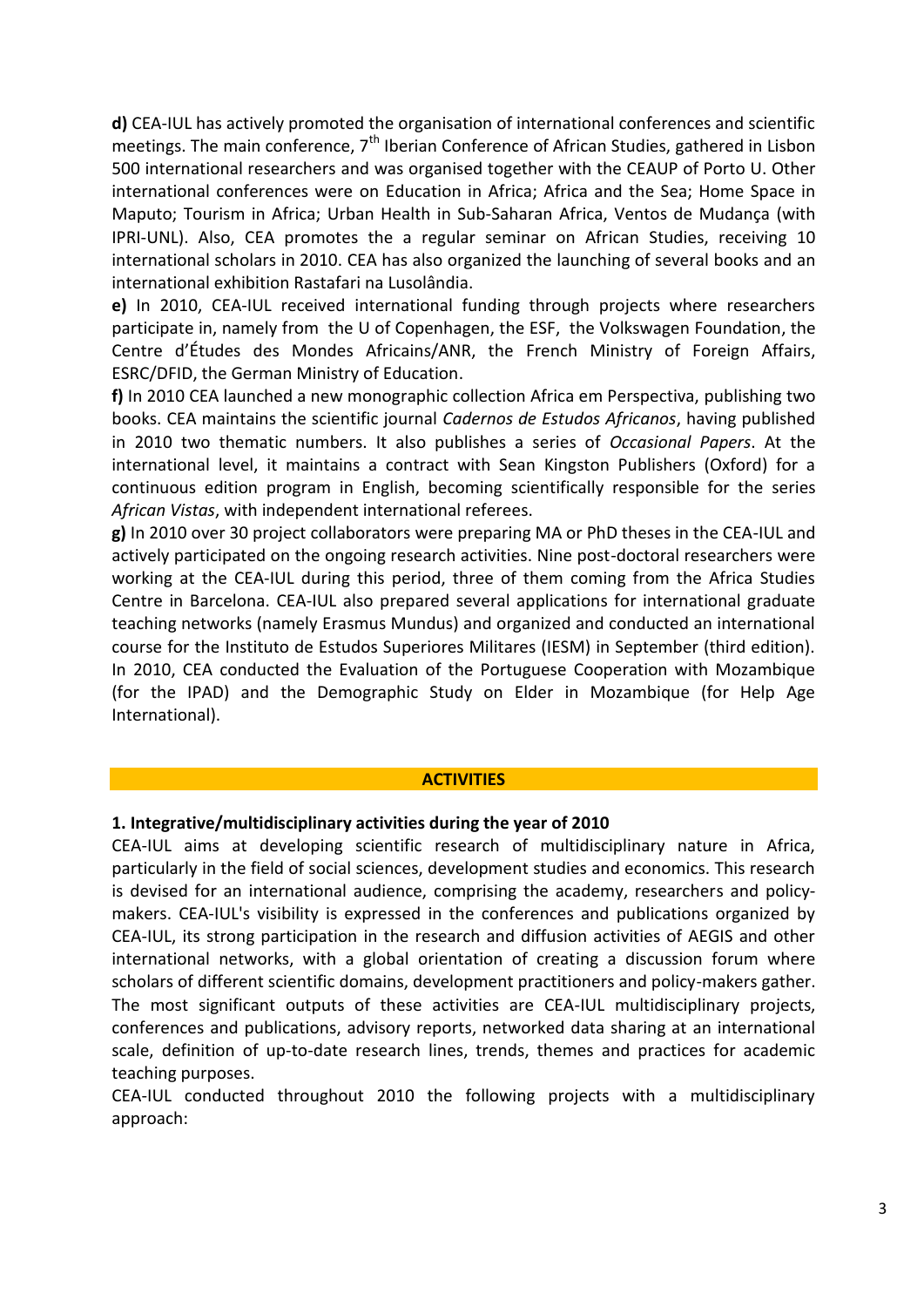(1) States, Public Policies and International Regulation: *Writing History in the Horn of Africa*; *Reconciliation and Social Conflict in the Aftermath of Large-scale Violence in Southern Africa: the cases of Angola and Namibia*; *Monitorization of Conflicts in Africa.* 

(2) Social and Cultural Dynamics: *Higher Education and Development in Africa: Portuguese cooperation with the PALOP; The Role of Civil Society Organizations in Education and Training: Angola, Guinea-Bissau, Mozambique and S. Tome and Principe; Gender and therapeutic pluralism: women access to private health sector in Africa; The Impact of Tourism in the Community Development in Africa; Home Space in Mozambique.*

(3) Globalisation, Economy and Development: *Cape Verde and São Tomé e Príncipe: a comparative analysis of two African island states; Les Dynamiques du Développement Local Urbain* (lead by the IRD); *African societies facing global dynamics: turbulences between external intervention, migration and food insecurity; The Future Okavango. Identities and Borders in Africa; DESERTO – Spatial and Social Dynamics: Networks, Exchanges and Organisation in the Namibe; Mining Cities in Africa (UPIMA)*.

CEA-IUL also organised several international conferences and events: Congress "Portugal e os PALOP:

Cooperação na Área da Educação" (March); Dias do Desenvolvimento (IPAD) in Lisbon (May); International Conference "África e o Mar no Século XXI" (May); Conference "Urban Health in Sub-saharan Africa" in Bamako (Mali) (March); Exhibition "Ras Tafari in Lusoland" (April, Mains; May, London; Bordeaux, September); CIEA7 - 7º Congresso Ibérico de Estudos Africanos (September); Conference "Ventos de mudança no mundo colonial: as Nações Unidas, Portugal e as independências africanas" (December) (IPRI-UNL).

# **2. Outreach activities during the year of 2010**

The primary objective of the CEA-IUL is specifically directed to the expansion and consolidation of the existing research, namely through: **a) supporting projects and their relation to both a academic and a non-academic public; b) supporting the relation between researchers and teaching, and investing in the internationalization of their output**.

**a)** CEA-IUL's main research areas are organized in three program lines where all projects have been cohesively integrated to:

(1) States, Public Policies and International Regulation

(2) Social and Cultural Dynamics

(3) Globalisation, Economics and Development

(4) DIKA.

Each line serves as framework to projects and international networking activities of the centre as well as its non-research activities, namely the diffusion of results through conferences and publications. CEA-IUL also promoted the hosting of new national and foreign researchers, within these lines of research, as well as of graduate and post-graduate students.

**b)** CEA-IUL invested deeper in the relationship with postgraduate teaching at both a national and an international level. The first aim obliged to increasing the research synergies between the CEA-IUL and the postgraduate programs on African Studies at the ISCTE-IUL. The second was expressed by the participation in international teaching programs, namely through the proposal of an international master program on European-African Relations (Erasmus Mundus) patronized by the AEGIS network, organized by ISCTE, in collaboration with University of Paris I and University l'Orientale of Naples, and with three African partner universities. Also, CEA-IUL participated in CODESRIA tutoring activities, supported students' exchanges with other institutions, hosted postgraduate and post-doctoral researchers. A key factor in this policy was the constitution of the Central Library of African Studies that offers both national and international researchers and student's outstanding facilities for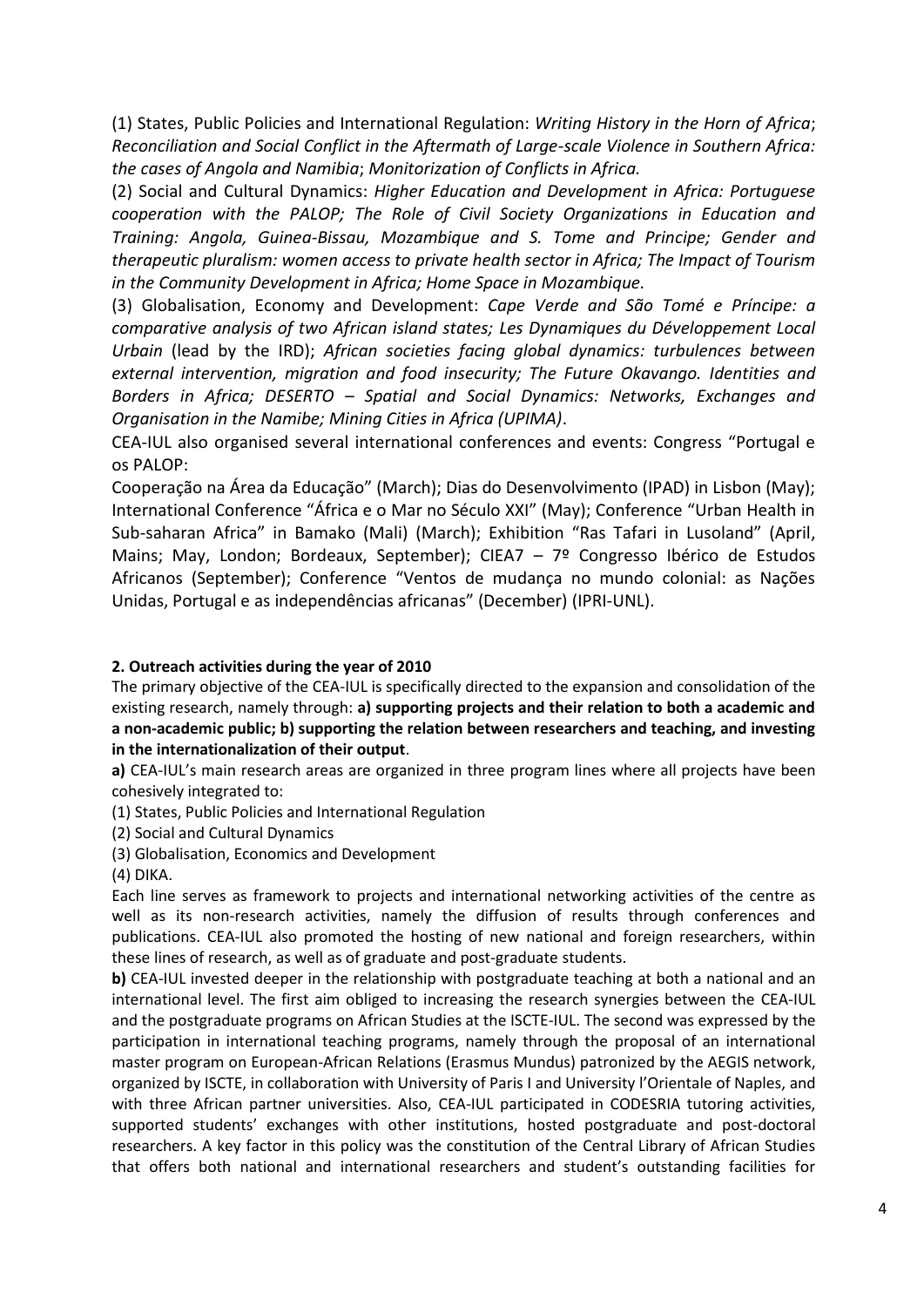research and training. Nine graduation students were integrated into projects; ongoing projects support master and PhD students' research (over 20 MA students and 10 PhD students in funded projects).

### **GENERAL INDICATORS**

| <b>COMPOSITION AND TRAINING</b>              |      |      |      |       |
|----------------------------------------------|------|------|------|-------|
|                                              | 2008 | 2009 | 2010 | Total |
| No. of Researchers Hired (Ciência Programme) |      |      |      | 6,00  |
| No. of Researchers (FTE)                     | 35   | 34   | 37   | 37    |
| Training Masters (Master thesis completed)   | 6    | 11   | 53   | 70    |
| Training PhDs (PhD thesis completed)         |      |      |      | 41    |

# **ADDITIONAL COMMENTS**

Eight post-doctoral researchers were working at the CEA-IUL during this period.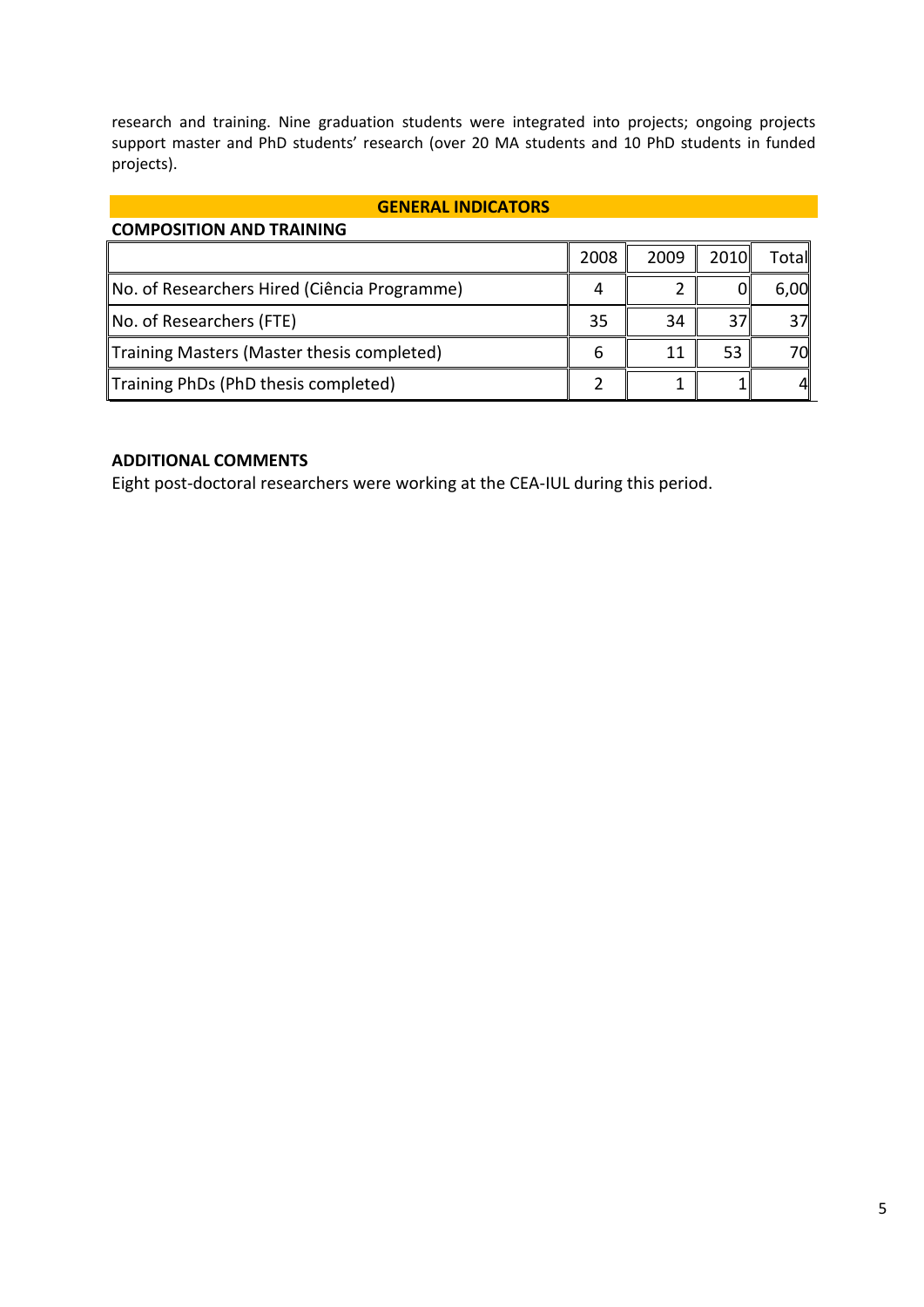### **RESEARCH GROUPS**

### **STATES, PUBLIC POLICIES AND INTERNATIONAL REGULATION**

Research Group Title: States, Public Policies and International Regulation Principal Investigator: Manuel João Ramos (and Alexandra Dias) Research Area: N/D

# **1. Funding, source, dates**

This group is funded by CEA multi-annual FCT funding and through other sources (Calouste Gulbenkian Foundation, American Embassy, Instituto Português de Apoio ao Desenvolvimento, Fundação para a Ciência e a Tecnologia, Fundação Luso-Americana para o Desenvolvimento, British Council). It is also funded through the ongoing projects: PTDC/AFR/100460/2008 Monitoring Conflicts in the Horn of Africa =  $120.000,00 \epsilon$ ; Volkswagen Stiftung = 756,000 €; Joint Research Programme of Centre d'Études des Mondes Africains - Agence Nationale de Recherche Interdisciplinary Research Programme on Writing the History of the Horn of Africa, in collaboration with the Addis Ababa University, the Authority for Research and Conservation of Cultural Heritage, and the Centre Français d'Études Éthiopiennes, and the Universidad Complutense de Madrid = 400.000€; Joint Research Programme coordinated by the Grupo de Estudios sobre Exclusión y Conflictos Sociales of the University of Barcelona on Usage Conflicts in Public Spaces of African Cities, in collaboration with various African and European research centres =  $90.000\epsilon$ .

# **2. Objectives and Achievements**

# **Objectives**

This line includes all research projects dealing with politics and public issues in Africa, as well as research projects relating to conflicts in Africa, with international regulation or not. The main objective is to conduct research about political processes in sub-Saharan Africa and the roles of the various agents and social actors involved, from the institutional and social dynamics' perspectives, and to promote a coherent understanding of the web of structural and conjuncture tensions and instabilities in different African regions, as well as the emergence of specific forms of war and violent conflict, and their political, social, cultural, and humanitarian impact on African populations.

The research aims confront the overlapping nature of internal conflicts, border warfare, and invasive military action, in correlation with demographic and economic pressures, and their overall impact on the societies concerned, whether humanitarian (massacres, genocides, forced migrations, displacements, and exodus), political and social (social re-compositions, exodus to or from urban areas, changes in power relations), or cultural (the dynamics of cultural reinvention on national and regional identities and memories). The present research aims not only to produce solid scientific analytic results but also to offer informed and conclusive data to both policy makers and national and international organizations intervening in the areas concerned. The ongoing projects, together with the substantial previous research carried at the CEA-IUL, constitute a main line of research that continues to absorb and integrate MA and PhD researchers. Additionally, the projects and the participants in the line regularly publish the results achieved, and participate in international scientific meetings.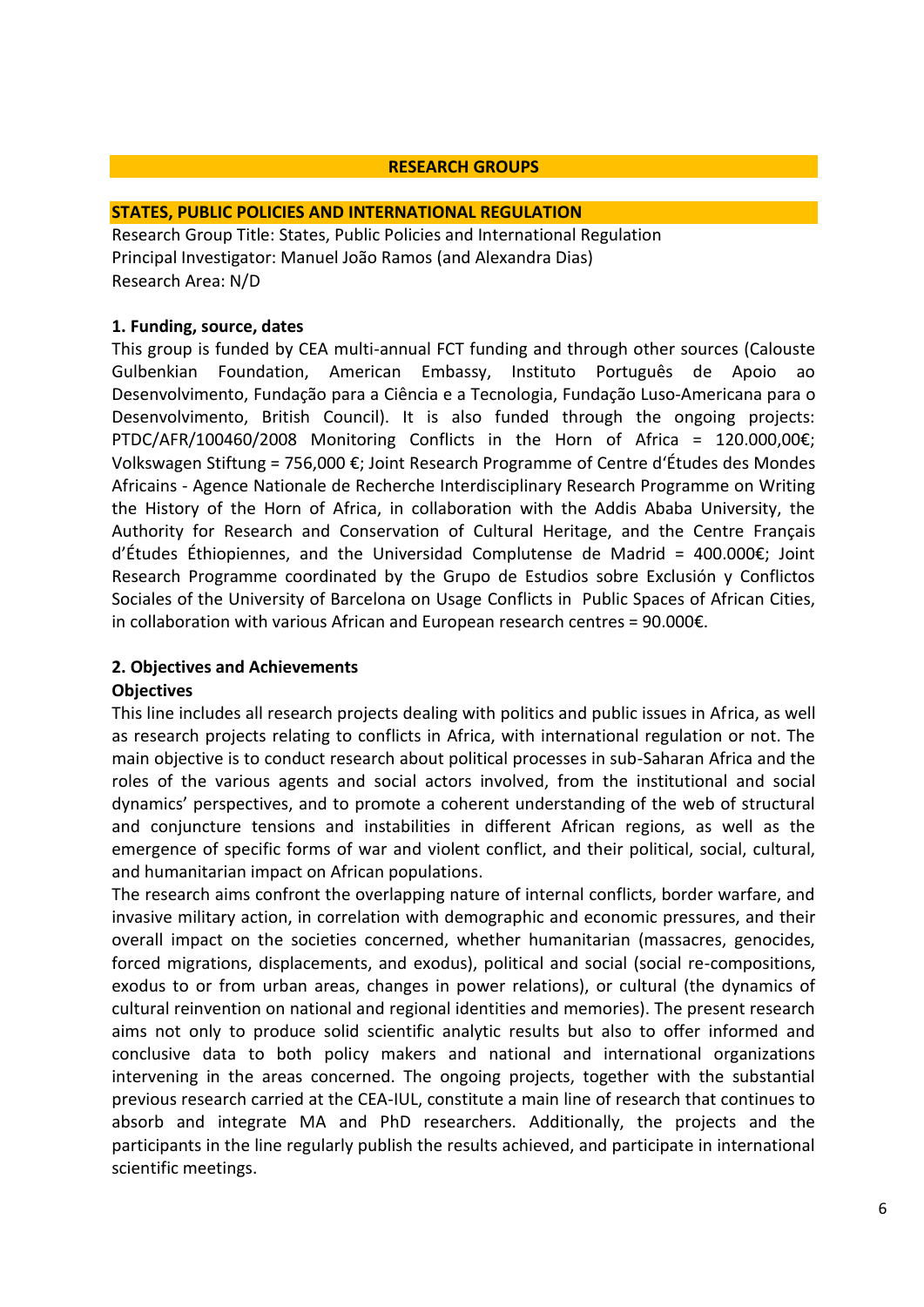# **Main Achievements**

The researchers in this line have carried numerous fieldwork missions defined in the timelines of the projects they are involved with. 33 communications were presented at international scientific meetings and several workshops and seminars were conducted. 2 Scientific articles were published in different journals, as well as one authored book, one edited book and 7 chapters in edited books. The projects included in this line that ended in 2009 resulted in publications and conference communications in 2010. Through individual and collective projects, the researchers carried out bibliographic research, created information databases, and developed a series of research tools (surveys, interview guidelines) in order to assure meaningful fieldwork. Previous and new international research networks were developed through the ongoing projects. Master dissertations were completed and others are ongoing; One PhD thesis and three MA dissertations were completed while four PhD theses and various MA dissertations are being prepared are being prepared, about different subjects concerning politics, urban affairs, war resilience and social re-composition in Africa. Projects such as Reconciliation and Social Conflict in the Aftermath of large-scale Violence in Southern Africa, apart from investing in high-quality research production, promoted graduate studies (MSc and PhD) of a considerable number of their junior researchers, dominantly Africans, in Europe, generally at ISCTE-Lisbon University Institute [and Africa]. The project Monitoring Conflicts in Africa, through its an innovative collaborative website designed to aggregate thematic and regional information on the issue of conflicts in Africa, and to develop networks of specialists, has helped to reinforce our internationally networking capacities, and has developed meaningful cooperation with international and national media (BBC World, Radio France Internationale, Deutsche Welle, RDP-África, etc.).

# **3. Group Productivity**

# *Publication in peer review journals*

Aimé, Elsa, ''Review of Messay Kebede's Book, Radicalism and cultural dislocation in Ethiopia, 1960-1974'', in African Studies Quarterly, vol. 12, nº 1, 2010.

Dias, Alexandra Magnólia. "A trajectória de um movimento islamita na Somália (2006- 2010)." Relações Internacionais 26, Junho, 2010, pp. 83-93.

*Other publications international*

Ramos, Manuel J; Boavida, Isabel; Pennec, Hervé. eds. 2010. History of Ethiopia by Pero Páez ed. 1, 2 vols.. London: Hakluyt Society.

Ramos, Manuel J. 2010. Histórias Etíopes: Diário de Viagem. ed. 2, 1 vol., ISBN: 9789896710347. Lisboa: Tinta da China.

Franz-Wilhelm Heimer, Cristina Udelsmann Rodrigues, Carlos Manuel Lopes, "Angola Country Report", in: Bertelsmann Transformation Index 2010, Gütersloh: Bertelemann Verlag, 2010

Fernando Florêncio, "Un reino, dos reyes. Diferentes legitimidades en Bailundo (Angola), in Revista CIDOB d'Afers Internacionals (Barcelona), nº87, 2010, pgs. 167-189.

Ramos, Manuel J; Boavida, Isabel; Dias, Alexandra; Santos, Aurora; Barros, Luís C.; Lecoutre, Delphine; Tribe, Tânia. The Emperor of Ethiopia in Lusoland: Ethiopia, Portugal and the Organization of African Unit. ed. 2, 1 vol.. Lisbon-London: CEA-ISCTE / SOAS, 2010.

Dias, A.M. " «No luchamos para esto»: claroscuros del proyecto político del EPLF/PFDJ para la construcción de la nación y del estado de Eritrea" in Tomàs, Jordi (ed.) Secesionismo en África, Edicions Bellaterra, Barcelona. 2010, pp. 455-484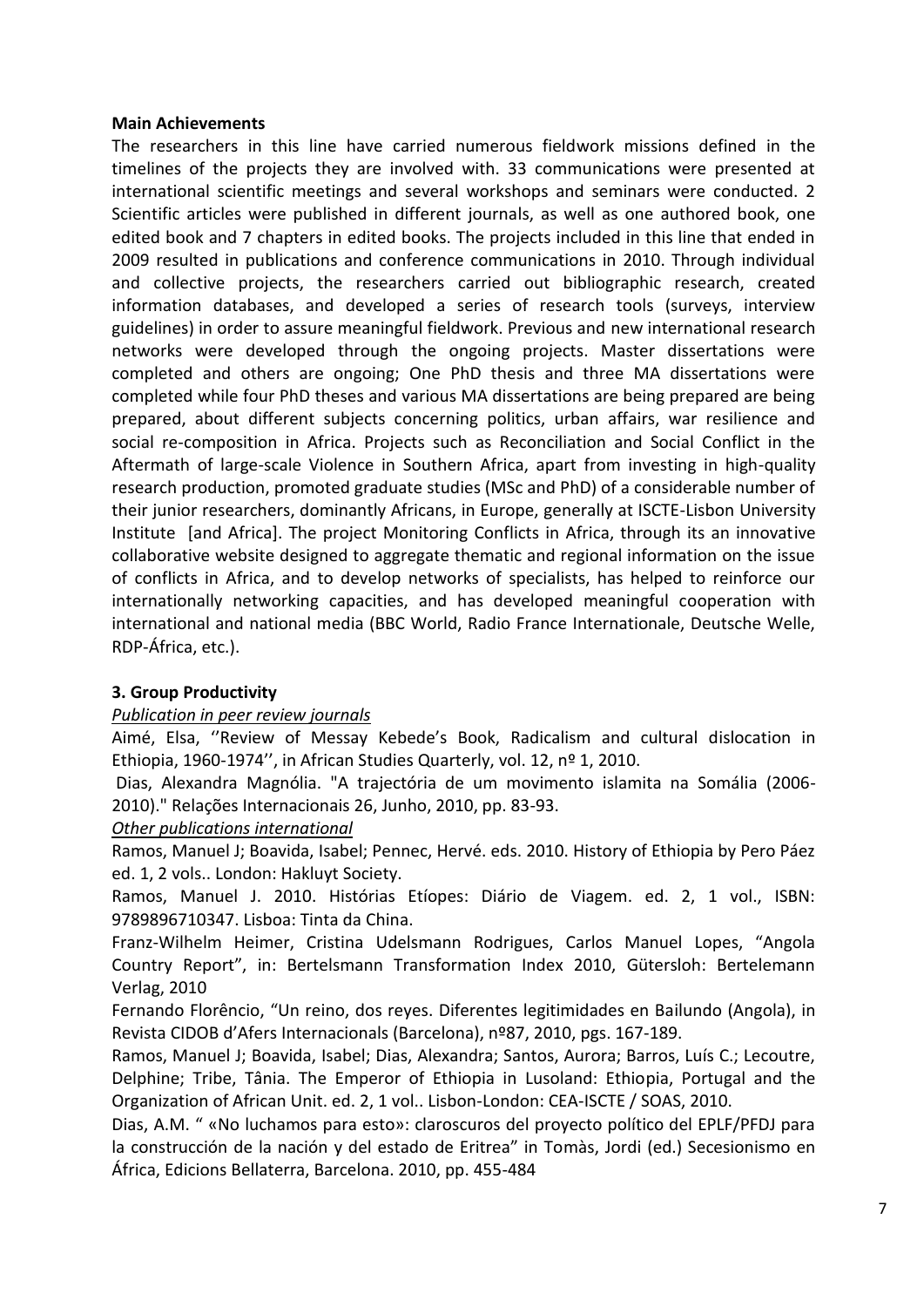Submitted- Sousa, Ricardo, ''Mudanças multidimensionais nas condições de "ripeness" em Angola nos processo de paz de Gbadolite em 1989''– Livro "Fronteiras da Economia da Paz e Ciência da Paz".

# *PhD thesis completed*

Ana Elisa Cascão, 'Political Economy of water resources management and allocation in the Eastern Nile River Basin', London, King's College, 2010.

# *Internationalization*

Expansion of the Research Group's international research networks both through current projects and in view to prepare new ones. Much of the Group's internationalisation is fostered by CEA-IUL's long-standing participation in both European and African networks (AEGIS, CODESRIA, etc.), but our close contacts with Spanish, German, Angolan and Ethiopian research centres have increased the scope and the productivity of our internationalisation commitments. The following are some of the most relevant standing partners: Adis Ababa University, Authority for Research and Conservation of Ethiopian Cultural Heritage, Centre Français d'Études Éthiopiens, University Complutense of Madrid, Universidade Católica de Angola – Luanda, and Universidade Privada de Angola - Lubango, University of Namibia, Arnold-Bergstraesser-Institut, Universitat de Barcelona, Universidad Autónoma de Madrid, Laboratoire CRESSON – Université de Grenoble, School of Oriental and African Studies – University of London, CEMAF – Université de Paris 1, CEMAF – Université de Aix-en-Provence, African Studies Centre – Leiden University.

# *Other publications national*

Fernando Florêncio (ed.), "Vozes do universo: Reescrevendo o Estado em África" ("Voices from the universe: Rewriting the state in Africa"), Lisbon: Gerpress & Centro de Estudos Africanos (containing a major article by the editor, on traditional authorities and the state in Bailundo/Angola)

Ramos, Manuel J. Histórias Etíopes: Diário de Viagem. ed. 2, 1 vol., ISBN: 9789896710347. Lisboa: Tinta da China, 2010.

Dias, A.M. "Processo de Reconstrução do Estado, Dinâmicas e Actores Sociais na Estruturação de Espaços Políticos em Áreas Rurais (Trans/)Fronteiriças (Tigrai/Etiópia)." In Vozes do Universo Rural: Reescrevendo o Estado em Africa, in Florêncio, Fernando(ed.), GERPRESS &CEA-IUL, Lisboa. 2010, pp. 36-78.

Ribeiro, Gabriel S. M. 2010. O senso comum e a política em Moçambique. In *Vozes do universo rural – Reescrevendo o estado em África*, ed. Florêncio, Fernando, 177 - 205. ISBN: 978-989-96094-5-7. Lisboa: Gerpress.

Ribeiro, Gabriel S. M. 2010. "A multiplicação das repúblicas: uma herança colonial", Repúblicas, 5: 128 - 131.

Sousa, Ricardo, ''A iniciação de conflito em Angola e o modelo de "Greed and grievance" - Jornal de Estudos do Sul de África (submited).

Sousa, Ricardo, ''Mudanças multidimensionais nas condições de "ripenness" em Angola nos processo de paz de Gbadolite em 1989''– book: Fronteiras da Economia da Paz e Ciência da Paz (submited).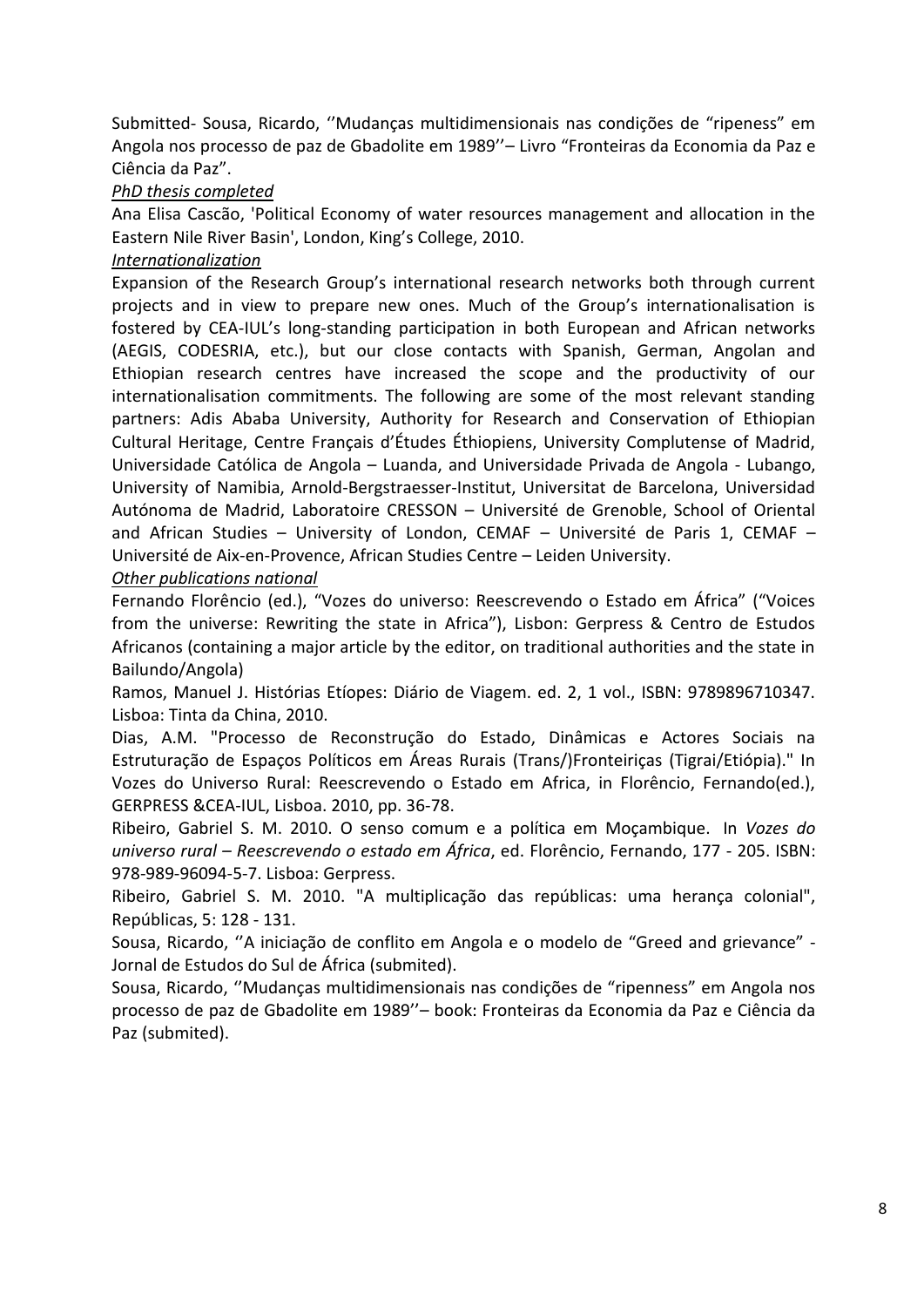### **SOCIAL AND CULTURAL DYNAMICS**

Research Group Title: Social and Cultural Dynamics Principal Investigator: Antónia Barreto (and Ana Bénard da Costa) Research Area: N/D

### **1. Funding, source, dates**

This group is funded by CEA-IUL multi-annual FCT funding and through other sources (Instituto Português de Apoio ao Desenvolvimento). It is also funded through the ongoing projects:

### PTDC/AFR/103240/2008= 95.000

Joint Research Programme of Instituto Politécnico de Leiria (IPLeiria) Portugal, Fundação Evangelização e Culturas (FEC), Portugal, Universidade Politécnica (A Politécnica) Moçambique.

PTDC/AFR/099057/2008 = 90.000 euros

Joint Research Programme of CEA e Instituto de Investigação Científica Tropical - IICT, Portugal;

Research programme 'Home Space Maputo'= 500.000 euros

Joint Research Programme of CEA, the School of Architecture, Copenhagen, the School of the Built Environment, Heriot-Watt University / Edinburgh School of Architecture and Landscape Architecture, the Centre for Development of Habitat Studies, Development of Habitat Studies, Faculdade de Arquitectura e Planeamento Físico, Universidade Eduardo Mondlane, funded by the Danish Research Council for Innovation 2009-2011.

PTDC/AFR/108615/2008, Gender and therapeutic pluralism: women access to private health sector in Africa (February 2010-January 2013), 98.000€

# **Objectives**

The main objective is to promote a deeply understanding of the multiple aspects that at different levels and in an interrelated manner influence the social and cultural dynamics of African countries and peoples. Bringing together different perspectives of analysis into the fields of education, health and culture and emphasizing a comparative perspective, this research line aims to clarify the processes underlying the social actors practices, logical and representations that influence in different local, national and international contexts, and in an micro and macro levels, the development process of African countries. The education projects of this research line, centred in the Lusophone African countries, are directed to the identification of the relations between higher education and development, to a critical analysis of Portugal's cooperation policy in the area of education and to the understanding of the role of civil society organizations in education and training. The health project aims to enlighten the role of the private health sector in selected African countries emphasizing the access of women to health care. The cultural changes in rapidly urbanizing cities in Africa and the nature of emerging forms of 'urbanism as a way of life' are the themes of other project in this research line, that, using Maputo as a detailed case study investigates the nature of dwelling and places this within an analysis of past, present and future of urban areas in Sub-Saharan Africa. The present research line aims not only to produce solid scientific analytic results but also to offer informed and conclusive data to both policy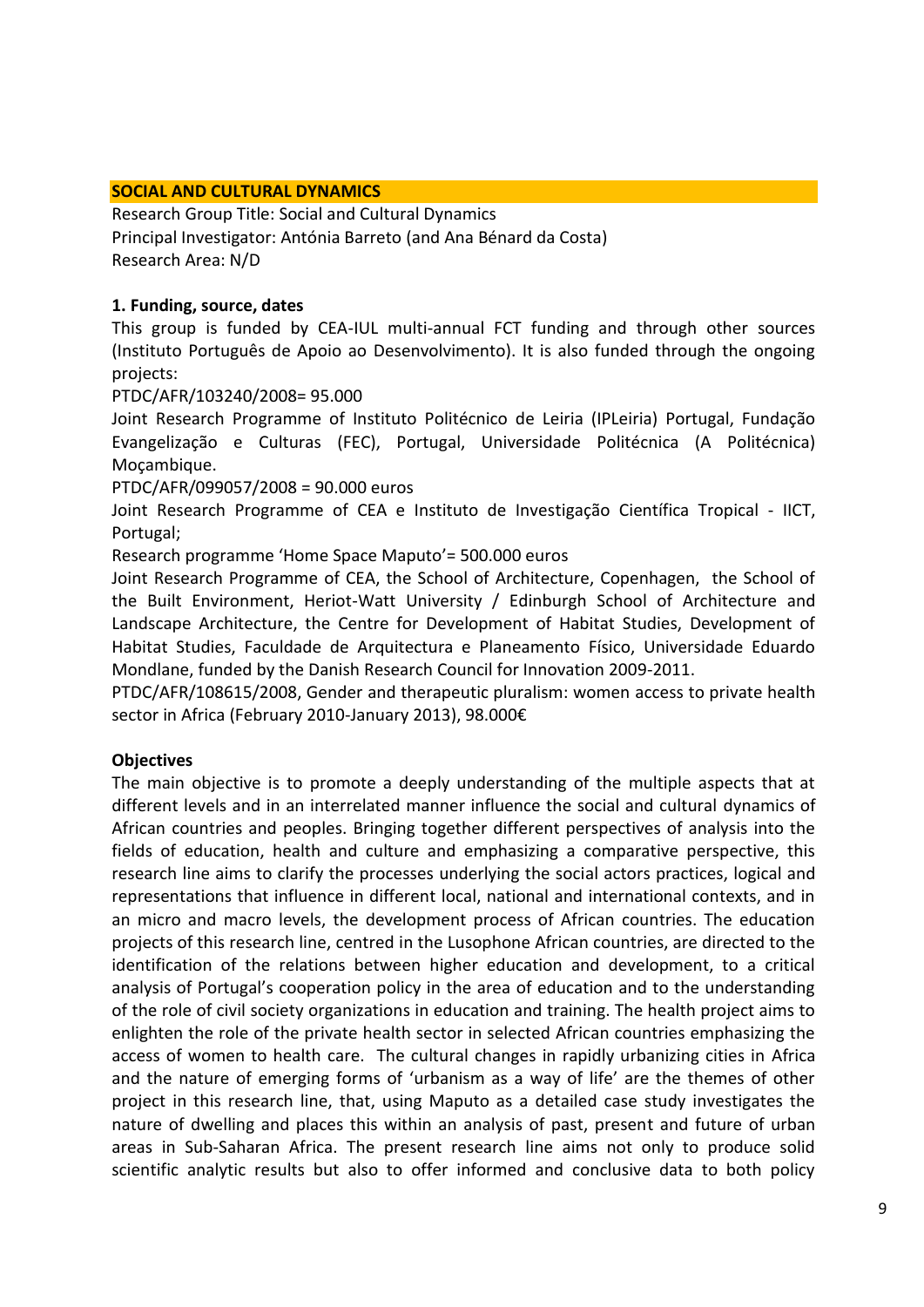makers and officials of national and international organizations intervening in the areas concerned. On the other hand, the research line integrates post-graduation students and researchers, willing to prepare their thesis on the subjects identified by the line or on others they might propose.

# **Main Achievements**

The researchers in this line have carried fieldwork in seven African countries. More than 12 communications were presented at international scientific meetings and several workshops and seminars were conducted. Through the individual projects, the researchers carried on on bibliographic research, created information databases, and developed a series of research instruments (surveys, interview guidelines) in order to assure meaningful fieldwork. Ongoing international research networks were developed through the projects (Universidade Politécnica, Universidade Eduardo Mondlane, School of Architecture, Copenhagen, the School of the Built Environment, Heriot-Watt University / Edinburgh School of Architecture and Landscape Architecture, the Centre for Development of Habitat Studies, Development of Habitat Studies, Faculdade de Arquitectura e Planeamento Físico, Universidade Eduardo Mondlane, Cruzeiro do Sul – Instituto de investigação para o desenvolvimento José Negrão, CODESRIA, INEP.

Master thesis and PhD thesis are being prepared, about different subjects, namely the impact of higher education in Angolan development process, Medical pluralism in Angola and Niger, Women associations in Guinea-Bissau. Several international scientific meetings (congress, seminars and workshops) were organized in Portugal and other European countries (Scotland, Denmark) and in African Countries (Mozambique, Mali)

# **3. Group Productivity**

# *Publication in peer review journals*

**Carvalho**, Clara; **Bordonaro**, Lorenzo. 2010. "Introduction to Youth and Modernity", *Cadernos de Estudos Africanos* - Youth and Modernity in Africa, 18-19: 9 - 18.

Hörbst, Viola M. F. 2010. "Male perspectives on infertility and assisted reproductive technologies (ART) in sub-Saharan contexts.", Facts, Views & Vision in ObGyn. Issues in Obstetrics, Gyneacology and Reproductive Health. Expert Meeting 8, 0: 22 - 27.

# *Other publications international*

Carvalho, Clara; Hawthorne, Walter. 2010. "Dressing in Guinea Bissau", *Berg Encyclopedia of World Dress and Fashion* 1, 1: 300 - 310.

Costa, Ana B. 2010. Urban transformation, family strategies and 'home space' creation in the city of Maputo. In Dialogues with Mozambique. Interdisciplinary Reflections, Readings and Approaches on Mozambican Studies, Leiden: Brill.

Hörbst, Viola M. F; Hadolt, B.. 2010. Problemlagen, Anwendungskontexte, Nutzungspraktiken: Assistierte Reproduktionstechnologien in Mali und Österreich.. In Medizin im Kontext: Krankheit und Gesundheit in einer vernetzten Welt., ed. Dilger, H. and B. Hadolt, 95 - 116. . Frankfurt am Main: Peter Lang Verlag.

Hörbst, Viola M. F. 2010. Neue Technologien und medizinische Praxis. Einleitung. . In Medizin im Kontext: Krankheit und Gesundheit in einer vernetzten Welt. , ed. Dilger, H. and B. Hadolt, 25 - 26. . Frankfurt am Main: Peter Lang Verlag.

Teixeira, Ana L. V. M. 2010. " 'Não sou mesmo uma feminista?' A Política do Corpo em O Alegre Canto da Perdiz, de Paulina Chiziane" ", *Revista Mulemba 2*: Escritas Dissonantes: Vozes de Mulheres em África. Universidade Federal do Rio de Janeiro, Brasil, 2: 1 - 12.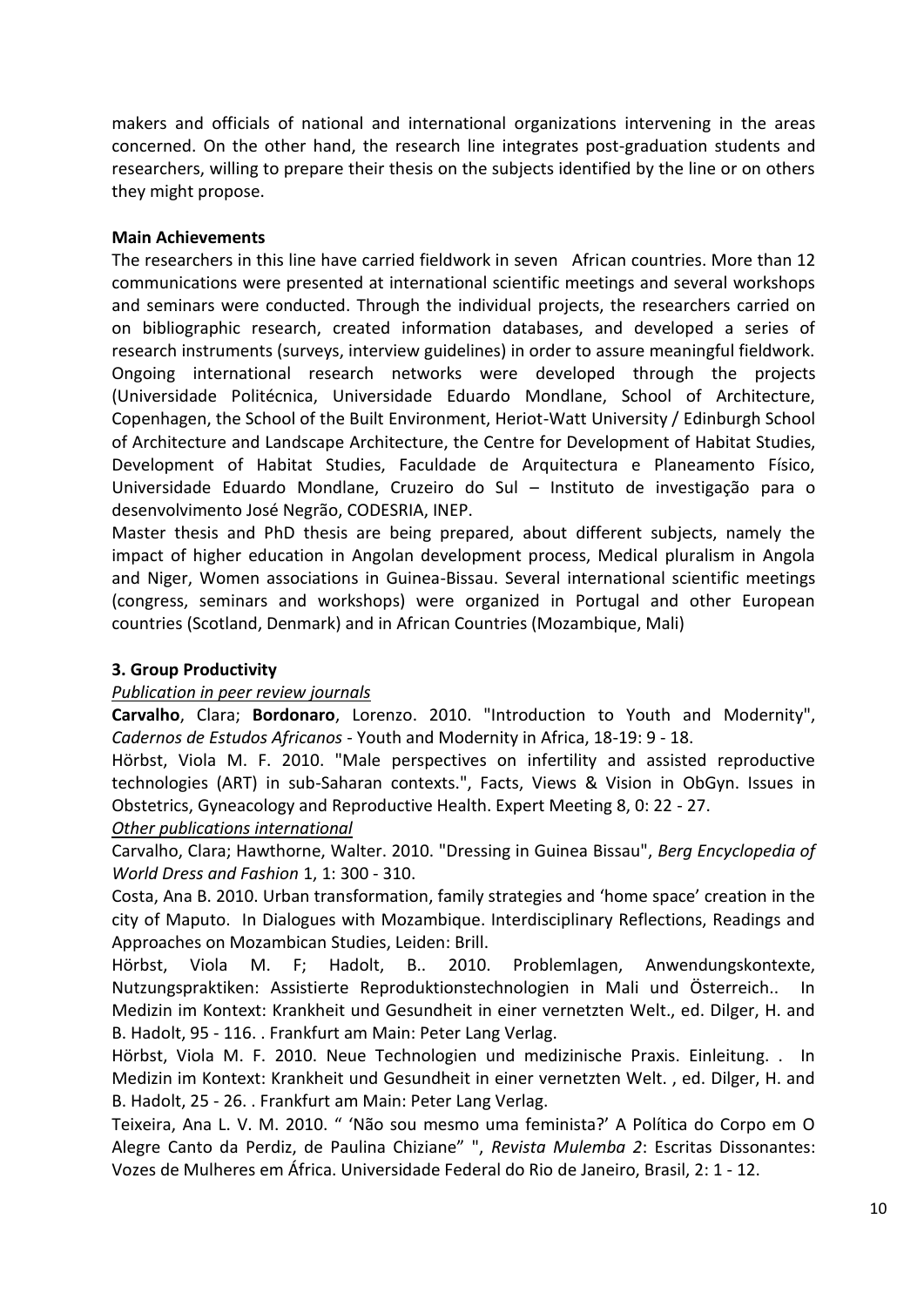Faria, Margarida Lima de. (2010)."O papel da família e da pertença a redes sociais na construção de trajectórias educativas e sociais de nível superior: estudantes angolanos em Portugal" in Actas do 7º Congresso Ibérico de Estudos Africanos (CIEA7). <http://cea.iscte.pt/ciea7/>

Lopes, Carlos, M. (2010) "Contributo da Formação Superior Avançada em Estudos Africanos no ISCTE para o acesso a centros de decisão angolanos: uma leitura preliminar dos dados da pesquisa de terreno" in Actas do 7º Congresso Ibérico de Estudos Africanos (CIEA7) 50 anos das independências africanas: desafios para a modernidade. ISCTE/IUL Lisboa, 9-11 Setembro 2010. [http://cea.iscte.pt/ciea7/.](http://cea.iscte.pt/ciea7/)

# *Organization of conferences*

Costa, Ana B.. Portugal e os PALOP: Cooperação na Área da Educação, 2010 (Congresso / Organização).

Costa, Ana B. Compreender o 'Espaço do Lar' na cidade Africana de Maputo,2010 (Conferência / Organização).

Carvalho, Clara. 7º Congresso Ibérico de Estudos Africanos, 2010 (Congresso / Organização).

Hörbst, Viola M. F; Dilger, H.. international workshop Point Sud: Urban Health in sub-Saharan Africa,2010 (Oficina / Organização).

Hörbst, Viola M. F; de la F. J. panel Políticas internacionales de salud y sus implicaciones para África (International Politics impact on/for Africa), held at the Congresso Iberico de Estudos Africanos 7 (CIEA7),2010 (Conferência / Organização).

# *Internationalization*

Teixeira, Ana L. V. M. 2010. "Em que língua se escreve a dor? Processos de recriação linguística na obra de Lina Magaia"", Trabalho apresentado em Congresso "Portugal e os PALOP: Cooperação na Área da Educação" , In Actas do Congresso "Portugal e os PALOP: Cooperação na Área da Educação" , Lisboa

Teixeira, Ana L. V. M. 2010. "A construção sociocultural de 'género' e 'raça' em Moçambique: continuidade e ruptura nos períodos colonial e pós-colonial" , 2010 (Congresso). Conferência "Fazendo Gênero 9 - Diásporas, diversidades, deslocamentos"; Universidade Federal de Santa Catarina

Carvalho, Clara. Between Bissau and Lisbon: the political definition of health treatment,Workshop: "Urban Health in sub-Saharan Africa",Bamako,2010 (Comunicação).

Carvalho, Clara. O Centro de Estudos Africanos e a Cooperação em Educação,Congresso Portugal e os PALOP: cooperação na área de educação,Lisboa,2010 (Comunicação).

Carvalho, Clara. Fronteira e Cidadania em Africa,Mesa Redonda Fronteiras e Identidade,Lisboa,2010 (Outra).

Carvalho, Clara. Moderação do 4º Seminário Internacional RDP Africa "O tráfico de droga e as suas várias implicações", 4º Seminário Internacional RDP África "O tráfico de droga e as suas várias implicações",Lisboa,2010 (Comunicação).

Carvalho, Clara. Encerramento da Conferência Africa e o Mar no século XXI,Conferência Internacional ''África e o Mar no século XXI: Uma perspectiva comparativa de tendências e desafios no Mediterrâneo, no Índico e no Atlântico'' ,Lisboa,2010 (Comunicação).

Carvalho, Clara. Abertura e Encerramento do 7º Congresso Ibérico de Estudos Africanos,7º Congresso Ibérico de Estudos Africanos,Lisboa,2010 (Comunicação).

Carvalho, Clara. Moderação da Mesa Redonda sobre Ventos de Mudança no mundo colonial: as Nações Unidas, Portugal e as independências africanas,Ventos de Mudança no mundo colonial: as Nações Unidas, Portugal e as independências africanas,Lisboa,2010 (Comunicação)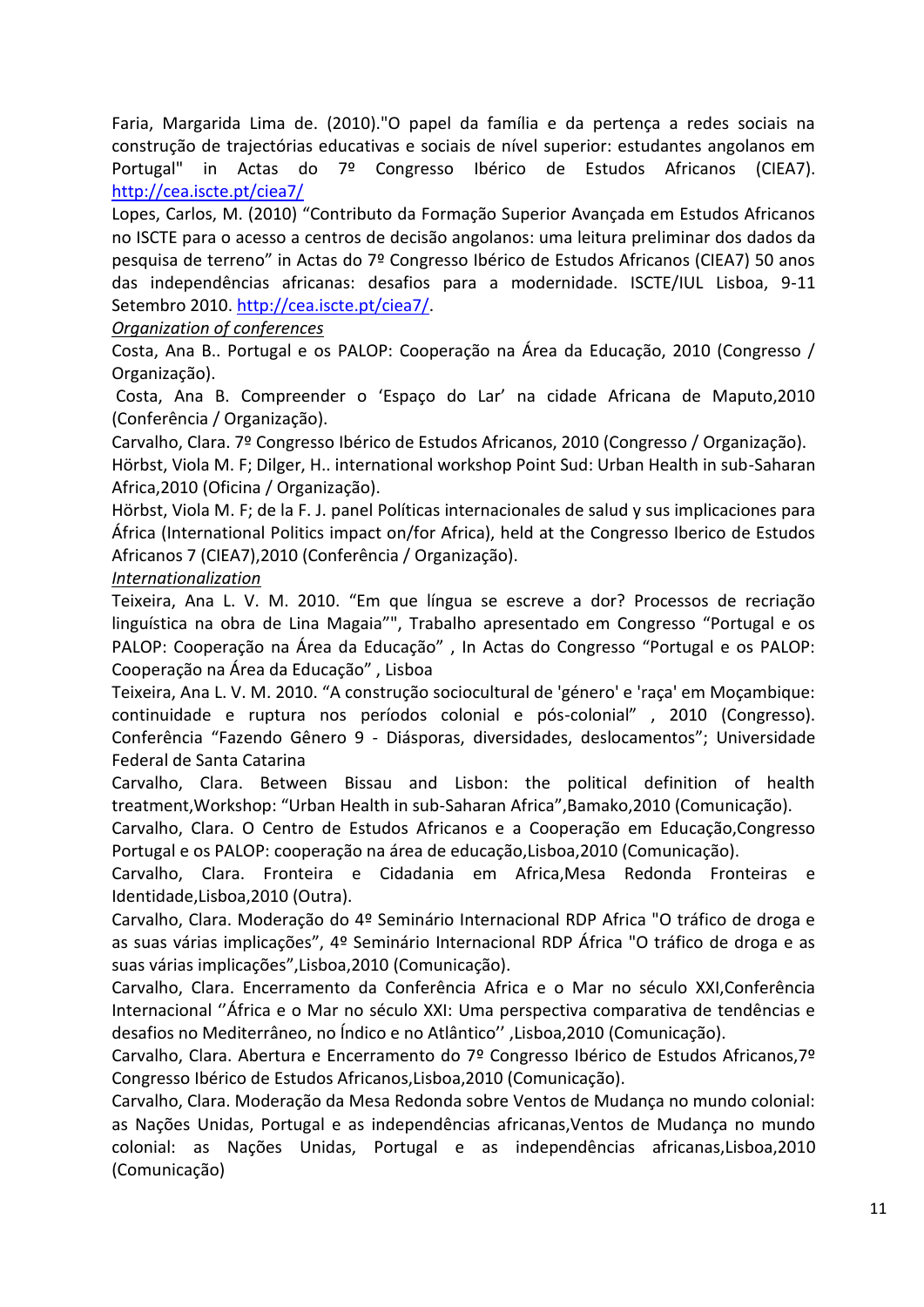Hörbst, Viola M. F. Assisted reproductive technologies travelling to Mali: persisting asymmetries – triggering frictions. ,CIEA7 (Congresso Iberico de Estudos Africanos 7),Lisbon,2010 (Comunicação).

Tallio, Virginie, The re-shaping of the social care sector: The case of the Corporate Social Responsibility Projects in Angola, 2010 (Conferência). Who cares? Reassessing risk, vulnerability and the social care sector ; CRIA; Lisboa / ISCTE-IUL.

Tallio, Virginie, Trapped between Identification and Identity. The processes of the (Re)Construction of the Angolan Identity, 2010 (Conferência). African Studies Association conference; San Francisco.

Faria, Margarida Lima de. (2010)."O papel da família e da pertença a redes sociais na construção de trajectórias educativas e sociais de nível superior: estudantes angolanos em Portugal" 7º Congresso Ibérico de Estudos Africanos (CIEA7). ISCTE/IUL Lisboa, 9-11 Setembro 2010

Faria, Margarida Lima de. (2010) "Cooperação, ensino superior e formação de quadros: projectos, políticas e perspectivas futuras, uma reflexão em torno das comunicações apresentadas" Congresso internacional Portugal e os PALOP: Cooperação na Área da Educação. CEA/ISCTE, Lisboa, Março 29-30, 2010

Seibert, Gerhard (2010) "O desenvolvimento da formação dos quadros superiores em Cabo Verde e São Tomé e Príncipe. Congresso internacional "Portugal e os PALOP: Cooperação na Área da Educação. CEA/ISCTE, Lisboa, Março 29-30, 2010.

Lopes, Carlos, M. (2010) "Contributo da Formação Superior Avançada em Estudos Africanos no ISCTE para o acesso a centros de decisão angolanos: uma leitura preliminar dos dados da pesquisa de terreno" 7º Congresso Ibérico de Estudos Africanos (CIEA7) 50 anos das independências africanas: desafios para a modernidade. ISCTE/IUL Lisboa, 9-11 Setembro 2010

Djalo, Tcherno (2010)"O processo da edificação da universidade na Guiné-Bissau." Congresso internacional "Portugal e os PALOP: Cooperação na Área da Educação. CEA/ISCTE, Lisboa, Março 29-30, 2010.

# *Other publications national*

Costa, Ana B. 2010. Estudantes moçambicanos em Lisboa: dinâmicas identitárias e processos de mudança social e cultural. In Caminhos Cruzados em História e Antropologia. Ensaios de Homenagem a Jill Dias, 265 - 280. Lisboa: ICS.

Faria, Margarida Lima de.(2010). "Estudantes angolanos em Portugal: estratégias políticas e trajectórias pessoais" in in Havik, Philip J., Saraiva, Clara e Tavim, José Alberto (org.) Caminhos Cruzados em História e Antropologia - ensaios de homengaem a Jill Dias. Lisboa, Instituto de Ciências Sociais. pp.281-289.

Faria, Margarida Lima de. (2010)."Diásporas Estudantis: o caso dos estudantes angolanos no ensino superior português". In Actas do VII Encontro de Sociologia dos Açores - As Novas Configurações da Mobilidade Humana - Association International des Sociologues de Langue Française. Ponta Delgada – 26.27.28 Nov. 2008.

Costa, Ana Bénard, (2010), Famílias de Maputo: processos de mobilidade e transformações urbanas, Revista Internacional em Língua Portuguesa – RILP (forthcoming) .

Costa, Ana Bénard e Barreto, Antónia (org.) (2010) Actas do Congresso internacional Portugal e os PALOP: Cooperação na Área da Educação. CEA/ISCTE, Lisboa, Março 29-30, 2010.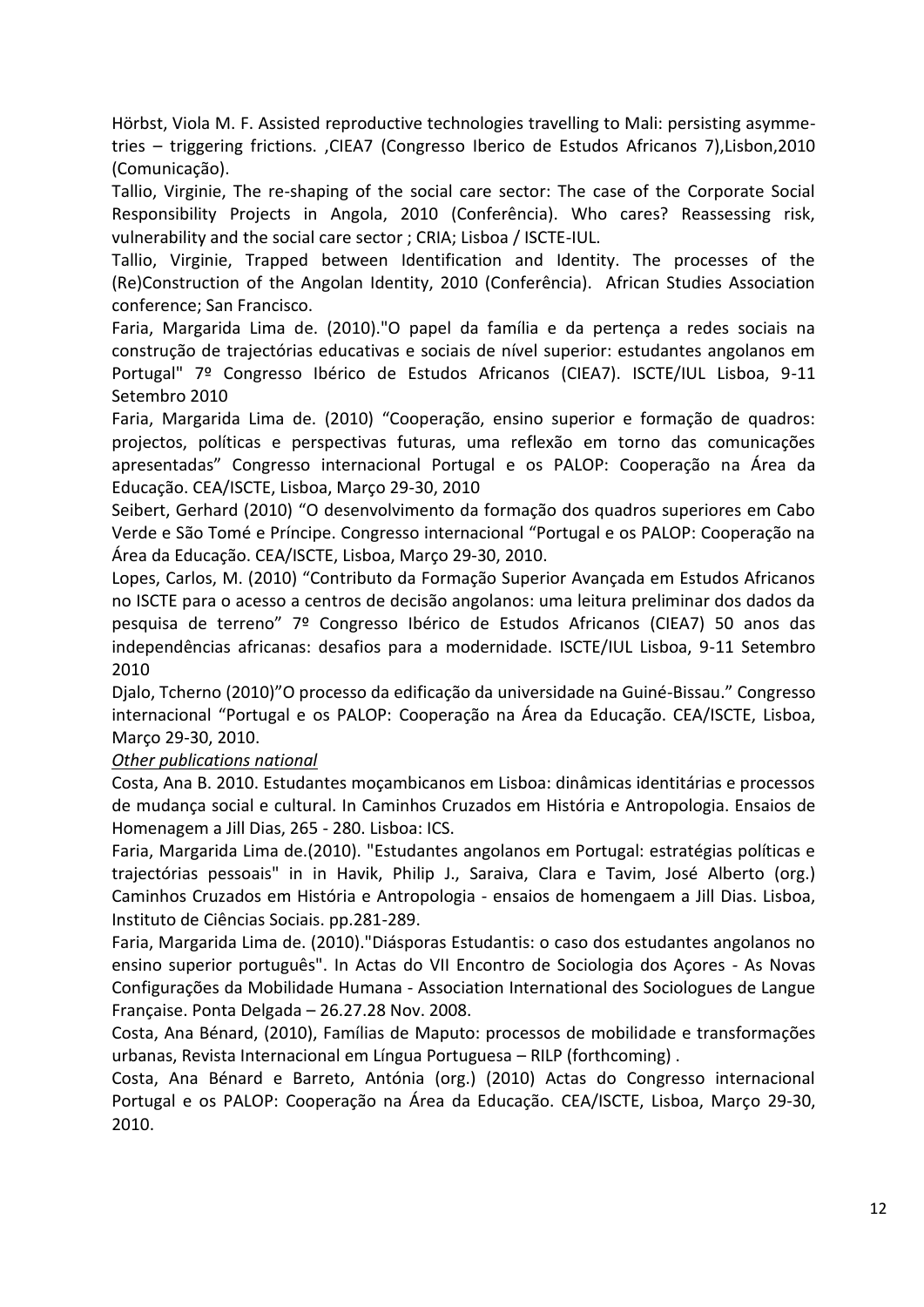Costa, Ana Bénard e Barreto, Antónia (2010) "Introdução" in Costa, Ana Bénard e Barreto, Antónia (org.) Actas do Congresso internacional Portugal e os PALOP: Cooperação na Área da Educação. CEA/ISCTE, Lisboa, Março 29-30, 2010.

Faria, Margarida Lima de. (2010) "Cooperação, ensino superior e formação de quadros: projectos, políticas e perspectivas futuras, uma reflexão em torno das comunicações apresentadas" in Costa, Ana Bénard e Barreto, Antónia, Actas do Congresso internacional Portugal e os PALOP: Cooperação na Área da Educação. CEA/ISCTE, Lisboa, Março 29-30, 2010.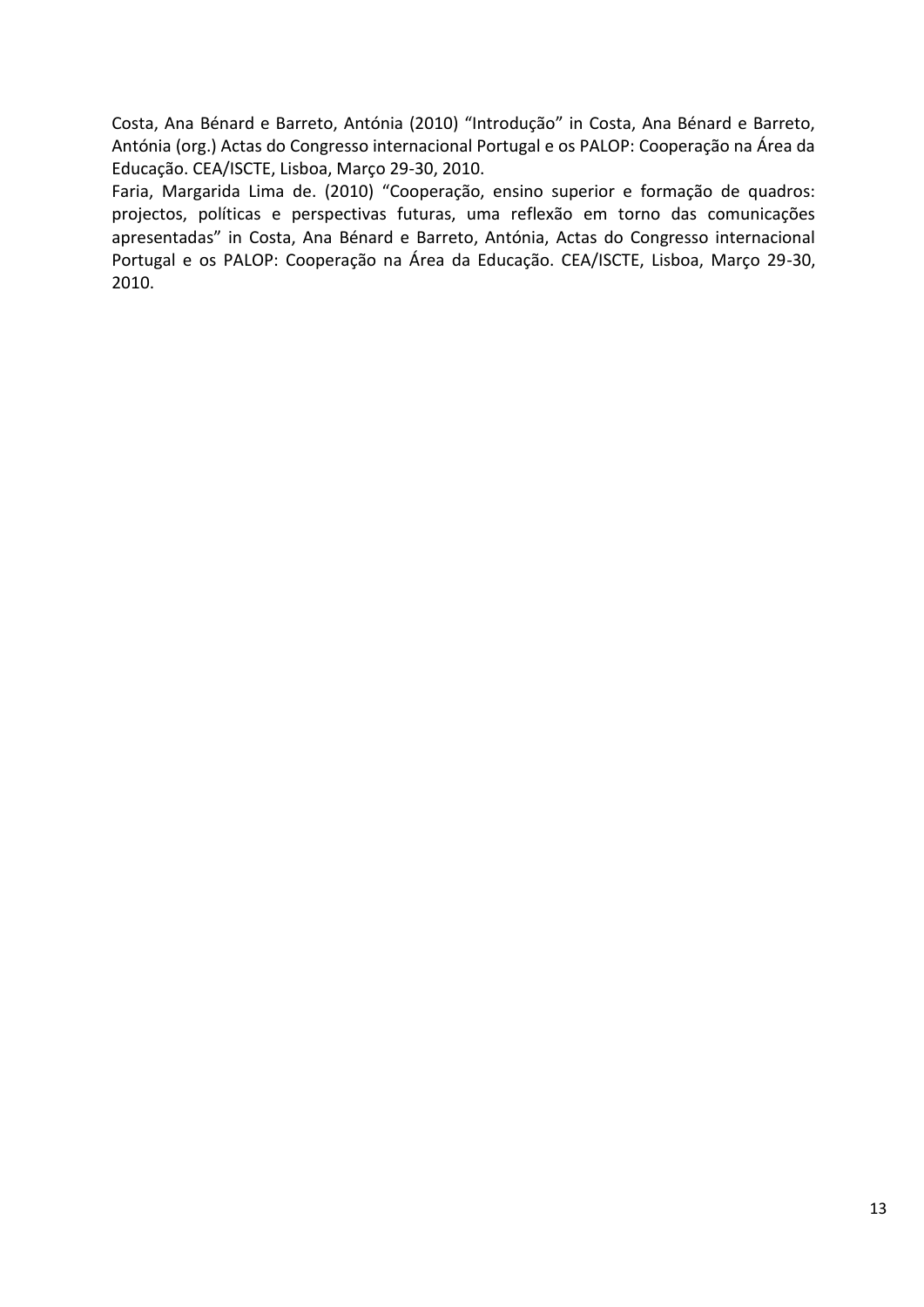# **GLOBALISATION, ECONOMICS AND DEVELOPMENT**

Research Group Title: Globalisation, Economics and Development Principal Investigator: Rogério Roque Amaro (and Gerhard Seibert and Cristina Udelsmann Rodrigues) Research Area: N/D

# **1. Funding, source, dates**

PTDC/AFR/66521/2006 (70,000 €, FCT, 2006-2010) CORUS 2 nº6065 (73,360 €, IRD, 2007-2011) PTDC/AFR/104597/2008 (110,000 €, FCT, 2010-2013) TFO-The Future Okavango (38,500 €, German Ministy of Education, 2010-2013) PTDC/AFR/98339/2008 (95,000 €, FCT, 2009-2012) UPIMA (41,500 €, DFID/ESCR, 2010-2013) ABORNE (505,000 €, ESF, 2008-2013)

# **2. Objectives and Achievements**

# **Objectives**

The main objective of this line is to develop research related to global change, economics and development in general with a particular focus in Africa. The line integrates several projects within these areas: Cape Verde and São Tomé e Príncipe: a comparative analysis of two African island states; Les Dynamiques du Développement Local Urbain (lead by the IRD); African Societies Facing Global Dynamics: turbulences between external intervention, migration and food insecurity; The Future Okavango; Identities and Borders in Africa; DESERTO: spatial and social dynamics, networks, exchanges and organisation in the Namibe; Mining Cities in Africa (UPIMA). These projects integrate several researchers and all have an international nature. Other objectives of this line comprise the integration of post-graduate researchers; deepening and broadening international partnerships and research networks; and scientific production. In addition, there is a set of new projects in this area being structured, conducted by CEA-IUL researchers and collaborators.

# **Main Achievements**

The researchers in this line have conducted bibliographic research, created information databases, and developed a series of research instruments (surveys, interview guidelines) and have done fieldwork in Africa within the projects' activities. They also participated in several scientific events and meetings throughout the year. Ongoing international research networks were developed through the projects (IRD, Cruzeiro do Sul, CEIC, CEDO, U Glasgow, U Ghana, U Copenhagen, U Hamburg). Several Master theses were completed and others are ongoing; PhD thesis are being prepared,

The project Identities and Borders in Africa organised inception and methodology workshops and recruited a PhD student who also participated in bibliographic research. Four fieldwork missions took place (Angola, Ghana, Guinea-Bissau and Ethiopia). Networking was also amplified through contacts with the ABORNE research network. Team members presented communications at several scientific meetings and organised panels for conferences.

In the project Les Dynamiques du Développement Local Urbain (CORUS 2), team members prepared articles for a joint publication with the results of the research and organised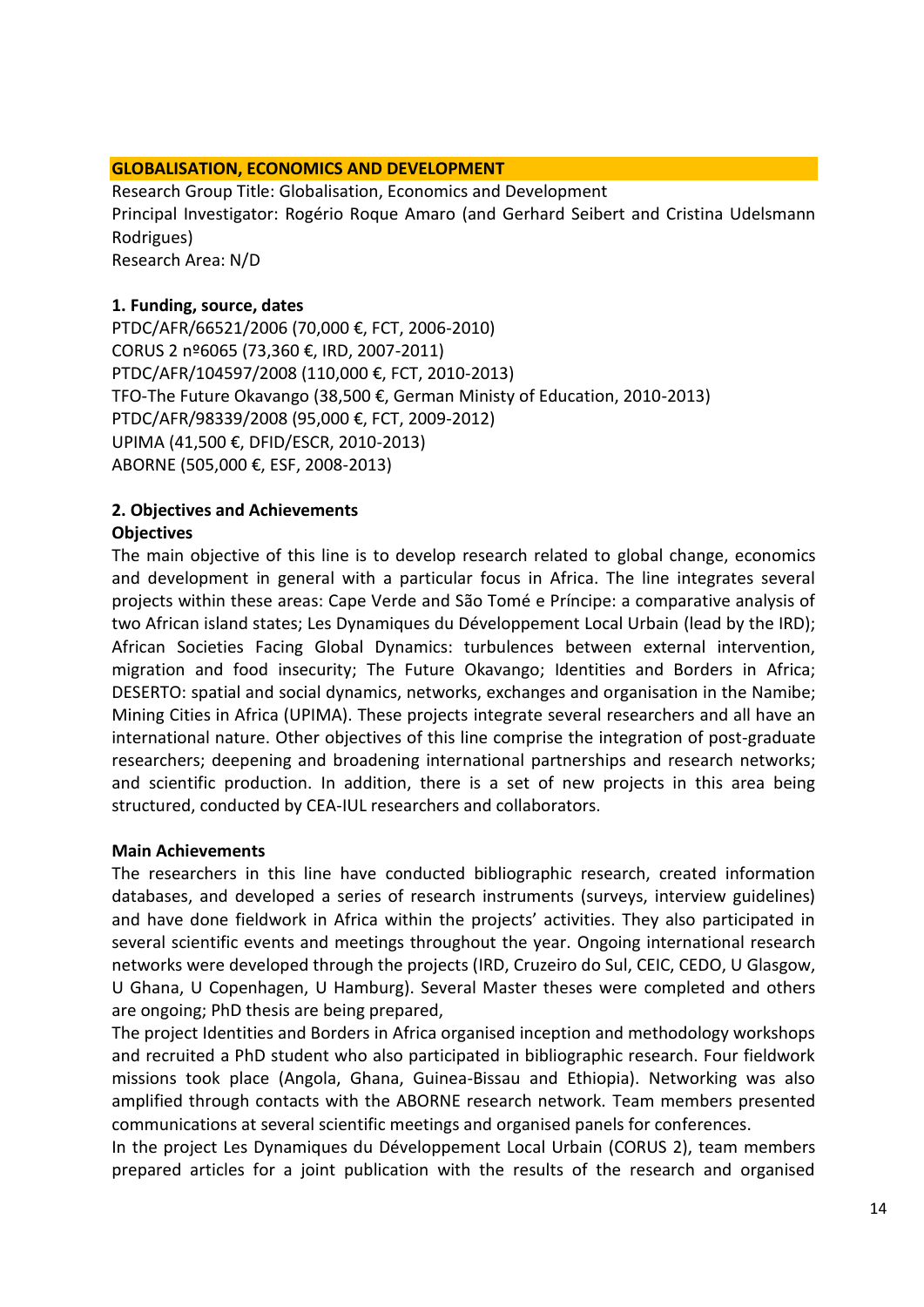collaborative work of European and African teams in Luanda and in Maputo (July and September).

The project Cape Verde and São Tomé e Príncipe conducted three fieldwork missions in Sao Tome and Cape Verde (May, July and August). At the 7th Congresso Ibérico de Estudos Africanos, ISCTE-IUL, Lisbon, 9-11 September, the project co-organized a panel on "Cabo Verde e S.Tomé e Príncipe: Luta pela libertação, descolonização e construção de novo Estado independente". Team members organised with international partners an international seminar titled "Arquipélagos Atlânticos Crioulos. Cabo Verde e São Tomé e Príncipe numa perspectiva comparada" in Mindelo, São Vicente, Cape Verde, scheduled for 22-23 February 2011. A master student of the project team prepared a draft version of her thesis.

The project African Societies Facing Global Dynamics has continued research and organization of scientific meetings and prepared fieldwork.

The Future Okavango project began its activities in September with information exchanges through the five countries network and aligned orientations towards the recruitment of students.

For the project DESERTO, CEA and CEDO members organised a workshop in the Namibe on History and Palaeontology of the Namib desert and collaborated in applications for funding of the vocational training centre in Njambasana.

Within the ABORNE network, CEA members participated in several ABORNE planned activities: - a panel on Secessionism in Africa organised by Jordi Tomas and Wolfgang Zeller and co-funded by ABORNE as part of the Nordic Africa Days conference, held in Åbo/Turku on September 30th and October 1st 2010; the Fourth ABORNE Annual Meeting in Basel, Switzerland (8-11 September) on the theme "Cross-Border Trade in Africa", organizing also a workshop to prepare the next Annual meeting. CEA will organise the Fifth ABORNE Annual Meeting in Lisbon, in 2011, and has, in 2010, initiated the Call for papers and selection.

Finally, in the project UPIMA/Mining Cities in Africa, team members prepared papers for the inception workshop held in 2011 and published them in the project site for dissemination and comments. Research for these papers was essentially bibliographic. Methodology notes were also exchanged among the team to prepare the workshop and fieldwork.

All projects prepared a poster for the IPAD event Dias do Desenvolvimento (April 21-22, Lisbon). countries. Publications resulting of this line are in significant number and several others have started to be prepared to be published in the next years.

# **3. Group Productivity**

# *Publication in peer review journals*

Rodrigues, C. U. (2010) "Angola's southern border: entrepreneurship opportunities and the state in Cunene, Journal of Modern African Studies, 48 (3): 461–484. Cambridge University Press

Rodrigues, C.U., Angolan Youth: keeping the path towards modernity, Cadernos de Estudos Africanos, 18/19: 165-179

G.Seibert. "20 years on São Tomé and Príncipe has again voted for ´change´". IPRIS Lusophone Countries Bulletin 10, August 2010, p. 4-7.

# *PhD thesis completed*

Mamadu Jao, Estratégias de Vivência e de Sobrevivência em Contextos de Crise: Os Mancanhas na Cidade de Bissau, 2010. Tese (Doutoramento em Estudos Africanos) - ISCTE - Instituto Universitário de Lisboa (Orientador U. Schiefer).

*Organization of conferences*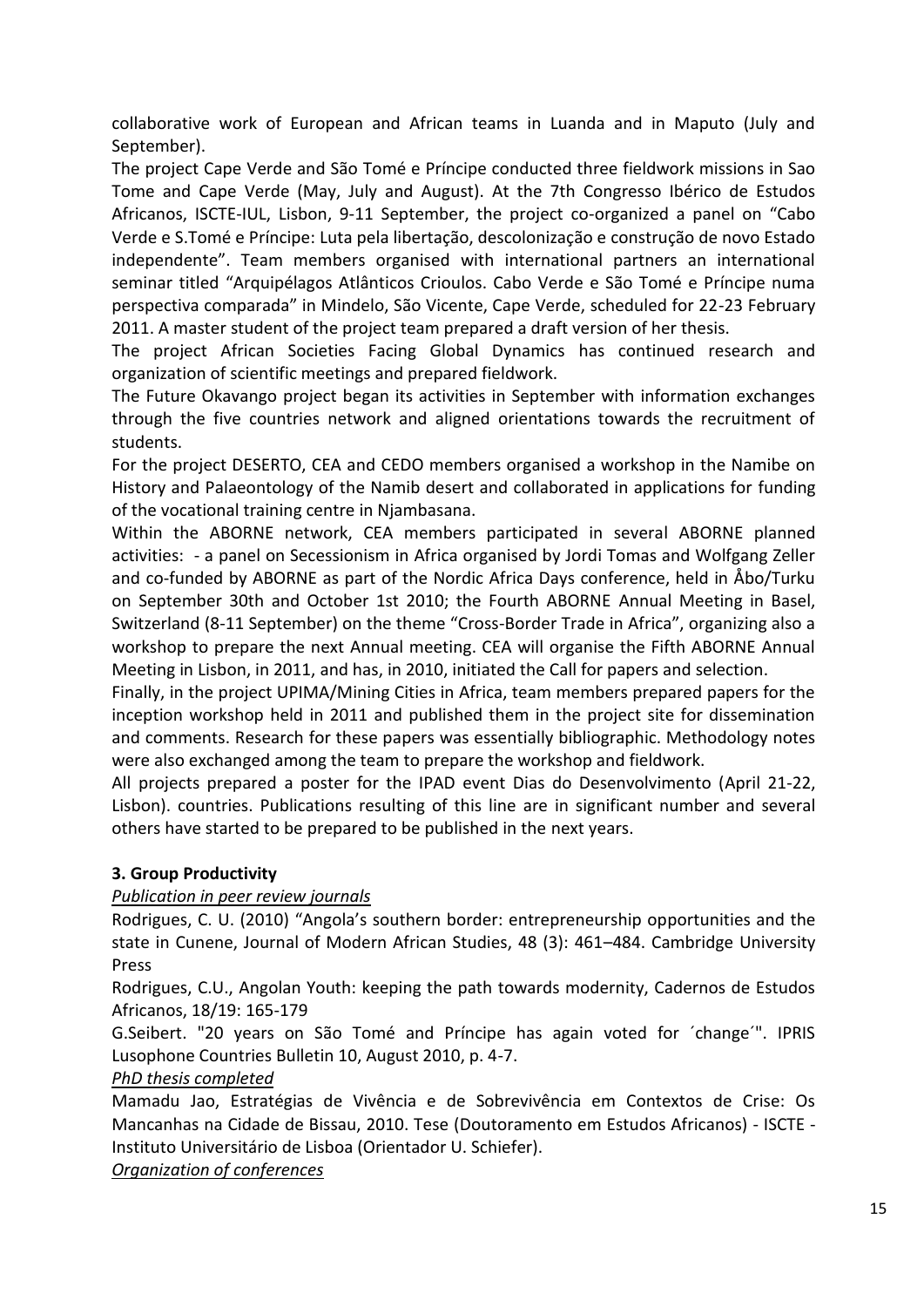Jordi Tòmas, co-organisation of the Iberian Congress of African Studies (Lisbon, ISCTE, 9-12 Sept.)

Jordi Tòmas and Cristina Udelsmann Rodrigues, panel "Sobre la Vigencia de la Frontera Africana: Identidades Locales Y Transciudadanías" (with the U of Leida), Iberian Congress of African Studies (Lisbon, ISCTE, 9-12 Sept.)

Alexandra Dias, co-organisation of panel 39, "The role of regional and international actors in the conflict resolution process in Africa and Insights from the Horn of Africa", Iberian Congress of African Studies (Lisbon, ISCTE, 9-12 Sept.)

Jordi Tòmas, Wolfgang Zeller and Paul Nugent, organisation of panel in the Conference Nordic Africa Days, in Turku/Abo (Abo Akademi University), Finland (30 Sept.- 1 Oct.)

Alexandra Dias, co-organisation of the panel "Engaging the African Seas: a Comparative Perspective on Trends and Challenges in the Mediterranean, Indian and Atlantic", AEGIS 4th European Conference on African Studies (Uppsala, Sweden, 15-18 June 2011)

Alexandra Dias, member of the scientific board for the organization of an international conference on "África e o Mar no Século XXI" (27-28 May, CEA-ISCTE-IUL)

Cristina Udelsmann Rodrigues, organisation of the Workshop Migration and Borders. 3<sup>rd</sup> Annual Conference of the ABORNE, Basel (9 September)

Ulrich Schiefer organised the 9th European Evaluation Society International Conference (Lisbon) and the conference Migration and Food Security (ISCTE-IUL).

# *Other publications international*

Tòmas, Jordi (2010) "¿Secesionismo en África?. Pistas y preguntas para una reflexión", Secesionismo en África, Edicions Bellaterra, Barcelona: 11-47

Tòmas, Jordi (2010) "Casamance: el particularismo inquietante", Secesionismo en África, Edicions Bellaterra, Barcelona: 129-166

Tòmas, Jordi (2010) "Casamance o la pau que no arriba mai", revista on-line Món Divers (Nacions. Drets humans. Conflictes), Março, 2010

Tòmas, Jordi (2010) "Independència i secessionisme a l'Àfrica", L'Europa de les Nacions (Barcelona), 77(4): 9-21

Tòmas, Jordi (2010) "¿Porqué un rey joola cruza la frontera y el otro no? Pinceladas sobre una investigación en curso en la frontera entre Guinea-Bissau y Senegal", Actas do VII Congresso Internacional de Estudos Africanos, Centro de Estudos Africanos

Dias, Alexandra Magnólia. "A trajectória de um movimento islamita na Somália (2006- 2010)." Relações Internacionais 26, Junho, 2010, pp. 83-93.

Dias, A.M. " «No luchamos para esto»: claroscuros del proyecto político del EPLF/PFDJ para la construcción de la nación y del estado de Eritrea" in Tomàs, Jordi (ed.) Secesionismo en África, Edicions Bellaterra, Barcelona. 2010, pp. 455-484.

Dias, A.M. "Processo de Reconstrução do Estado, Dinâmicas e Actores Sociais na Estruturação de Espaços Políticos em Áreas Rurais (Trans/)Fronteiriças (Tigrai/Etiópia)." In Vozes do Universo Rural: Reescrevendo o Estado em Africa, in Florêncio, Fernando(ed.), GERPRESS &CEA-IUL, Lisboa. 2010, pp. 36-78.

Seibert, Gerhard. 2010. São Tomé and Príncipe. In Africa South of the Sahara 2011, 1011 - 1033. . Londres: Routledge.

Seibert, Gerhard. 2010. São Tomé and Príncipe. In Africa Yearbook 6. Politics, Economy and Society South of the Sahara in 2009, ed. Andreas Mehler, Henning Melber, Klaas van Walraven , 271 - 276. . Leiden: Brill.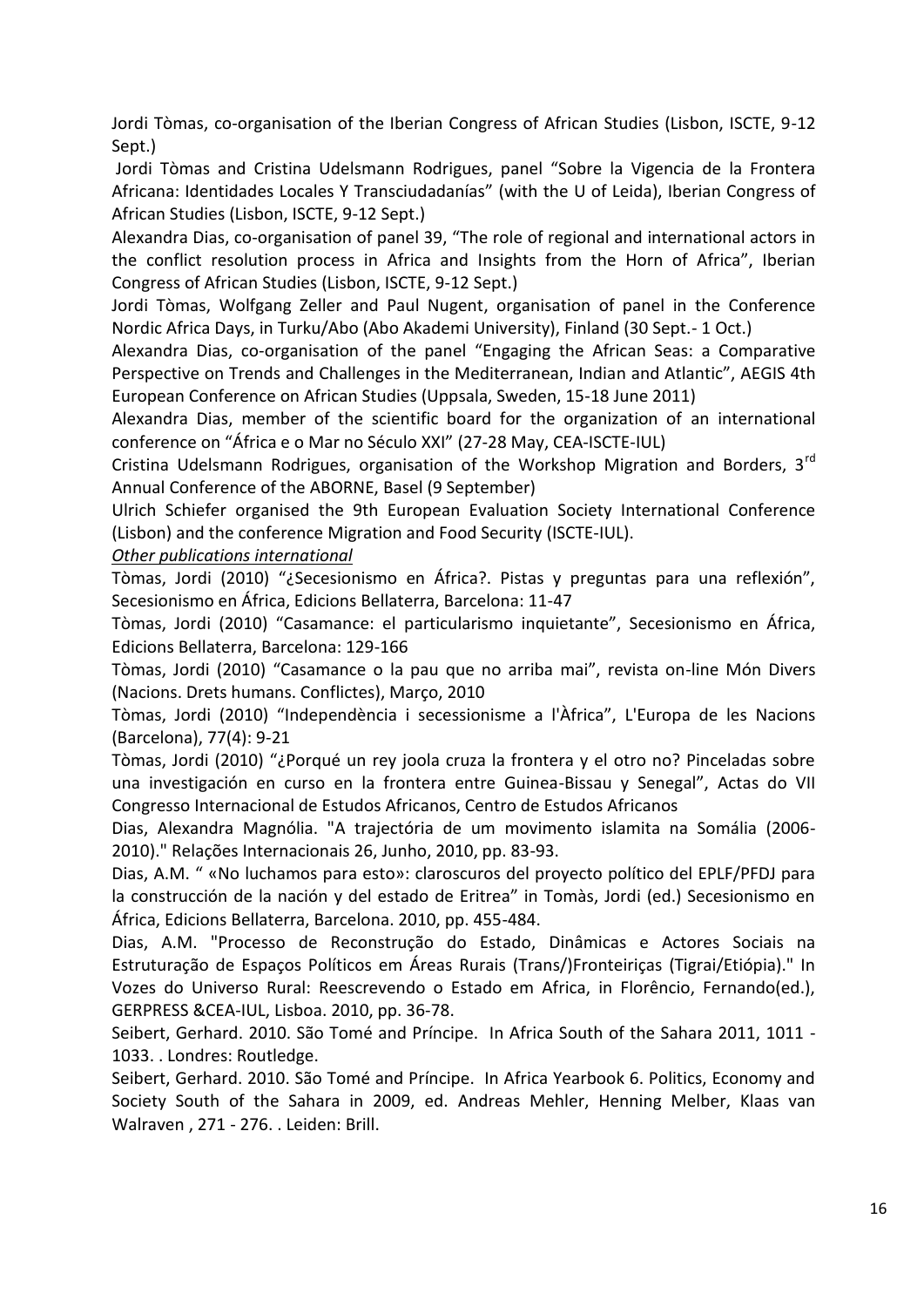Seibert, Gerhard. 2010. Cape Verde. In Africa Yearbook 6. Politics, Economy and Society South of the Sahara in 2009, ed. Andreas Mehler, Henning Melber, Klaas van Walraven , 75 - 80. . Leiden: Brill.

# *Internationalization*

Cristina Rodrigues, ABORNE Annual meeting in Basel (Sept. 8-11), "Same borderline, different ways of crossing it: Angola-Namibia border towns"

At the ABORNE meeting, it was decided that the CEA-IUL will organise the next ABORNE Annual conference in Lisbon in Sept. 2011.

Jordi Tòmas made the following presentations at conferences: "¿Porqué un rey joola cruza la frontera y el otro no? Pinceladas sobre una investigación en curso en la frontera entre Guinea-Bissau y Senegal" (VII Congresso Internacional de Estudos Africanos, Lisbon 9-11 Sept.); "Secessionism in Africa. Clues and questions for reflection" (Nordic Africa Days, Abo Akademie University Turku/Abo, 30 Sept.-1 Oct.); "La ciudadanización de las aldeas africanas. Lo glocal en el universo de los joola de Casamance" (course "Ruralización de las sociedades africanas: ¿trampa o oportunidad?, coordinated by Dr. Albert Roca, organized by CUIMPB, Centre de Cultura Contemporània, Barcelona, 14-15 Oct.); "La lluita per la independència i la construcció de l´Estat Nació" (Associació Catalana de Senegalesos residents a Catalunya, Barcelona, 7 Oct.).

Vitor Lourenço presented the project in the Institute of African Studies, University of Ghana, Legon (Nov. 19).

Alexandra Dias presented the communication 'We didn't fight for this': the twilight of the EPLF/ PFDJ's political project of state and nation building for Eritrea in the Nordic Africa Days 2010 (Åbo/Turku, Sept.30-Oct. 1); the communication 'International actors and the trajectory of an islamist movement in Somalia' (7º Congresso Ibérico de Estudos Africanos CIEA 7, PANEL 39, Lisbon, 9-11 de Sept.); the communication 'Estratégias de actores locais face ao processo de reconstrução do Estado numa área rural fronteiriça em contexto de pósconflito (2000-2010): perspectivas da woreda' (7º Congresso Ibérico de Estudos Africanos, PANEL 16); the communication 'Somalis at the crossroads of global, regional and national political arenas (2006-2009)' (The Centre for the Study of Terrorism and Political Violence, University of St Andrews (UK), 24th- 25th March); and the communication 'No Vórtice de Tensões Globais, regionais e internas: a trajectória dum movimento islamista na Somália (2006-2010)' (Universidade de Aveiro, 4-6 March, VCONGRESS APCP).

G. Seibert made the following presentations at international conferences: "Migration, Diaspora and Development. The Case of Cape Verde" (African Studies Association 53rd Annual Meeting, San Francisco, 18-21 November); "Cabo Verde e São Tomé e Príncipe no período pós-colonial. Uma comparação". Seminário "Portugal não é um país pequeno". O Fim do Império Colonial Português e a Cena Internacional (ISCTE-IUL, Lisbon, 11 November); "Cape Verde and São Tomé e Príncipe. Commonalities and differences of two Lusophone African Countries" (Library of Congress, Washington DC, 5 October); "São Tomé and Príncipe: Society, Politics and Economy" (Bureau of Intelligence and Research (INR), Executive Seminar on Cameroon, São Tomé and Príncipe, and Gabon. The Army and Navy Club, Washington DC, 4 October); "São Tomé and Príncipe: The First Plantation Economy in the Tropics". Commercial Agriculture in Africa as an Alternative to the Slave Trade (German Historical Institute London, 23-25 September); "Luta de libertação, descolonização e consolidação do poder em Cabo Verde e S.Tomé e Príncipe. Uma perspectiva comparada" (7º Congresso Ibérico de Estudos Africanos, ISCTE-IUL, Lisbon, 9-11 September); "O desenvolvimento da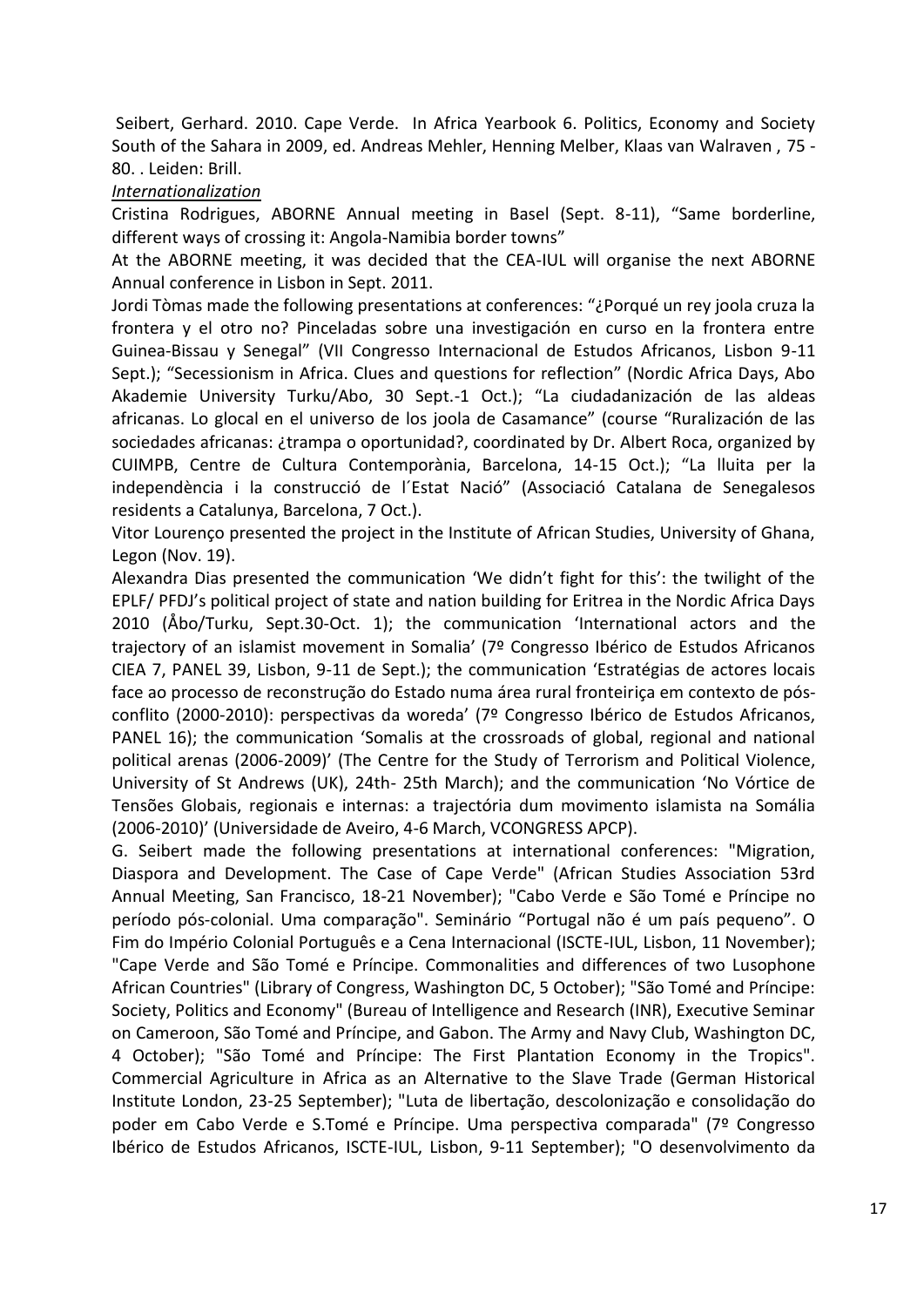formação dos quadros superiores em Cabo Verde e São Tomé e Príncipe. Portugal e os PALOP" (Cooperação na Área da Educação. CEA/ISCTE, Lisbon, 29-30 March).

Stephan Duennwald made several presentations: "The Tough Way Back: Failed Migration in Mali" (International Conference on Deportation and the Development of Citizenship, Oxford); "Ein Arbeitsamt in Bamako Die Europäische Union macht Mali zu einem Experimentierfeld für neue Migrationskontrolle" (Hinterland Magazin, 52 – 57, 21 Dec.); "Humanitarian Refoulement. The Activities of the European Agency FRONTEX" (África e o Mar no século XXI: Uma perspectiva comparativa de tendências e desafios no Mediterrâneo, no Índico e no Atlântico, Lisbon); **"**First Aid for Failed Migrants,Urban Health in sub-Saharan Africa (Mali).

Ulrich Schiefer made the following presentations: "The Role of Non-Scientific Knowledge in Evaluation" (The 9th European Evaluation Society International Conference, Prague); "Dynamics of Disintegration of Agrarian Societies in West Africa? Evidence, Methods, Theories" (Migration and Food Security); "A Avaliação das Organizações ao Serviço da Eficácia dos Serviços e das Políticas Públicas. públicas (Evaluation and Good Governance – Models and Practice); "Entre Spaghetti Bolognese e Chop Suey: Que alimentação para cérebros africanos?" (Congresso Portugal e os PALOP: Cooperação na Área de Educação); "Segurança Marítima e Direitos Humanos: Desastres Naturais, Conflitos e Migrações Irregulares de África (Conferência Internacional ''África e o Mar no século XXI: Uma perspectiva comparativa de tendências e desafios no Mediterrâneo, no Índico e no Atlântico'); "Inclusion and Exclusion in the Maghreb: Distorted Forms of Parliamentarism,Between Inclusion and Exclusion: The Many Faces of Reform in the Middle East and North Africa); "The Quest for Impact" (7º Congresso Ibérico de Estudos Africanos,Lisbon); "How to Increase the Destructive Potential of African Societies in the Name of Development" (7º Congresso Ibérico de Estudos Africanos,Lisbon); "The destructive potential of evaluation" (9th European Evaluation Society International Conference).

# *Other publications national*

Rodrigues, C.U "Angola", in Mattoso, José (2010) Património de Origem Portuguesa no Mundo: arquitectura e urbanismo – África, Lisboa: Fundação Calouste Gulbenkian

Salvador, Cristina e Rodrigues, Cristina (2010) Viagem no Deserto: Namibe, Angola, Lisboa: IPAD

Texts of Ferreira, Jorge (2010) Namibe Vasto, Lisboa, s.e.

Seibert, Gerhard. 2010. As igrejas espirituais em Moçambique contemporâneo. Explicações para o seu sucesso. In Caminhos Cruzados em História e Antropologia, 329 - 340. . Lisboa: Imprensa de Ciências Sociais.

Schiefer, Ulrich; Almeida, Filipa. 2010. "Por Caminhos Sinuosos: Quo Vadis, Migrante Africano?", Janus 2010, 1: 0 - 0

G.Seibert, "São Tomé and Príncipe: 12 oil ministers since 1999, but not a single drop of oil yet". IPRIS Lusophone Countries Bulletin 5, March 2010, p.15-16.

G.Seibert, "São Tomé and Príncipe. Particularities of the Presidential Party". IPRIS Lusophone Countries Bulletin 3, January 2010, p. 16-17.

# **Government/Organization contract research**

Evaluation of the Portuguese three year international cooperation program (IPAD, Ministry of Foreign Affairs)

Consultancy for the Bertelsmann Index on Transformation (Germany)

Consultancy on elder protection in Mozambique (Tete) for the Help Age International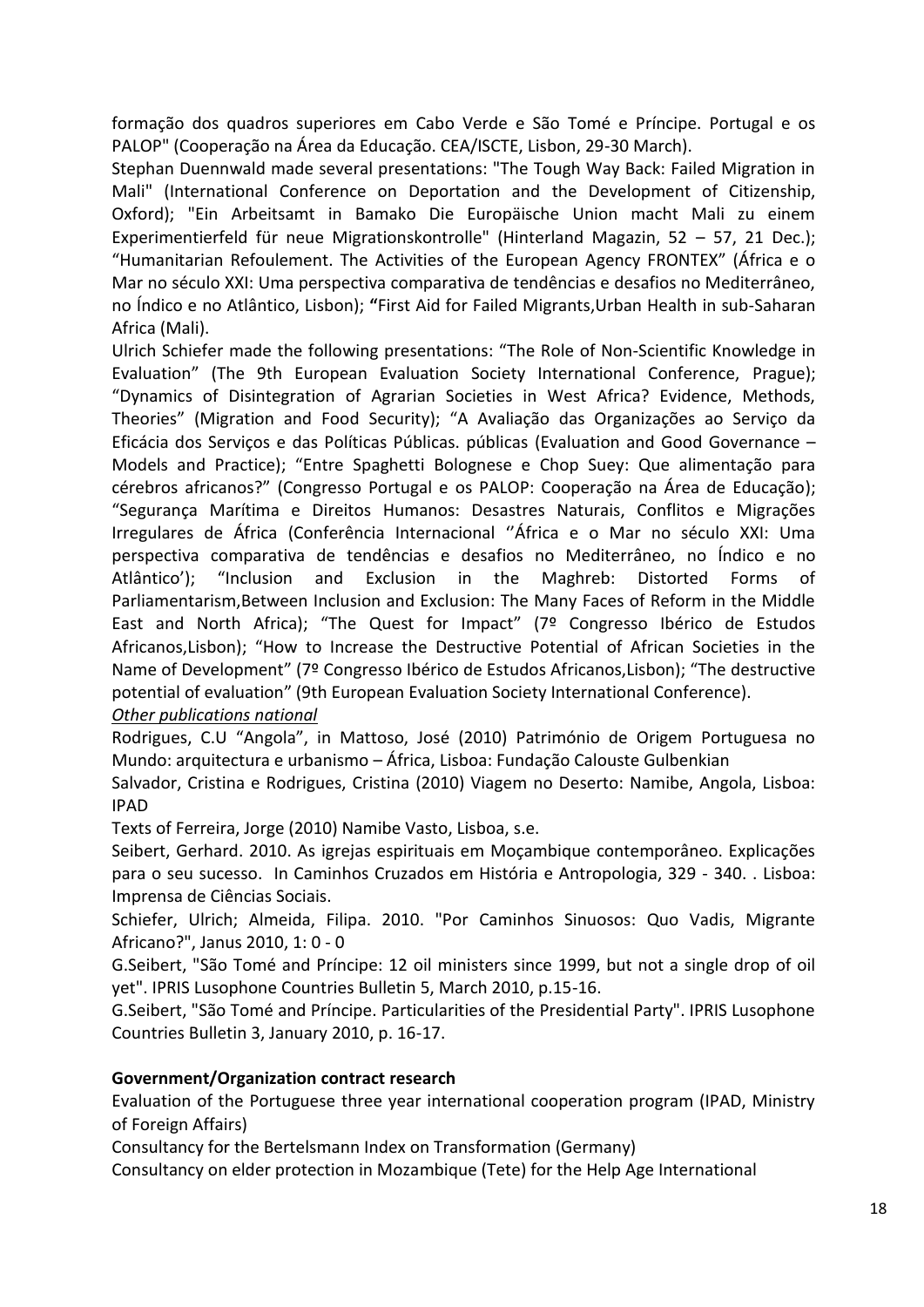### **DIKA**

Research Group Title: Dissemination of Interdisciplinary Knowledge in African Studies Principal Investigator: Manuel João Ramos (and Isabel Boavida) Research Area: N/D

# **1. Funding, source, dates**

FCT-Pluriannual financing program was the main source of funding for the activities developed within this line.

The two books published in the Studies series of Africa in Perspective collection were financed through their research projects: PTDC/AFR/69094/2006, and POCI/AFR/59228/2004. The member of the team and the documental exhibition have travelled to Mainz, Germany, by invitation of the German Association for African Studies. The transport of the paintings of the exhibition «Le Grand Saut / The Great Leap» was sponsored by CPLP.

# **2. Objectives and Achievements**

# **Objectives**

The main objective of this line is to promote the dissemination of scientific interdisciplinary knowledge in African Studies, by developing the Africana collection of the BCEA / CLAS (Biblioteca Central de Estudos Africanos / Central Library of African Studies), and the publication and diffusion of the on-going research production. Other objectives comprise the broadening of national and international partnerships, promoting networks of knowledge between libraries, archives and research institutes. This line works in close connection with all research teams, directing and flowing information on new publications.

# **Main Achievements**

Dynamization of CEA participation in the AEGIS network of excellence: the team prepared the CEA application to organize the ECAS 5 ( $5<sup>th</sup>$  European Conference in African Studies) in 2013, which was approved by the AEGIS Board.

Consolidation of the team participation in ELIAS Group (European Librarians in African Studies) activities, through the commitment to organize its 2013 annual meeting in Portugal.

Sparking the process of creating a BCEA / CLAS branch in Oporto, with the main of strengthening partnership between CEA and CEAUP, and promoting integration of knowledge among the two centres' research teams.

Launch of the collection Africa in Perspective, with two series, Studies and Monographs, a partnership between CEA and Gerpress; two books have been published in the Studies series, and one in the Monographs series.

Launch of the collection African Vistas, a partnership between CEA and Sean Kingston Publishing, UK; on-going selection and editing processes.

Participation in IPAD Development Days Fair (Lisbon, April), and CIEA 7 Book Fair, publicizing the activities and publications of the CEA.

Organization of cultural events: 1. Bibliographical exhibition «Decolonization and Independencies in Africa» together with CEHCP, Associação 25 de Abril and the Library of ISCTE-IUL,  $5^{th}$ -30<sup>th</sup> April; 2. Painting exhibition «Le Grand Saut – The Great Leap», with the Association Retour Travail Dignité (Mali), 9<sup>th</sup>-11<sup>th</sup> September 2010; 3. Painting exhibition «O